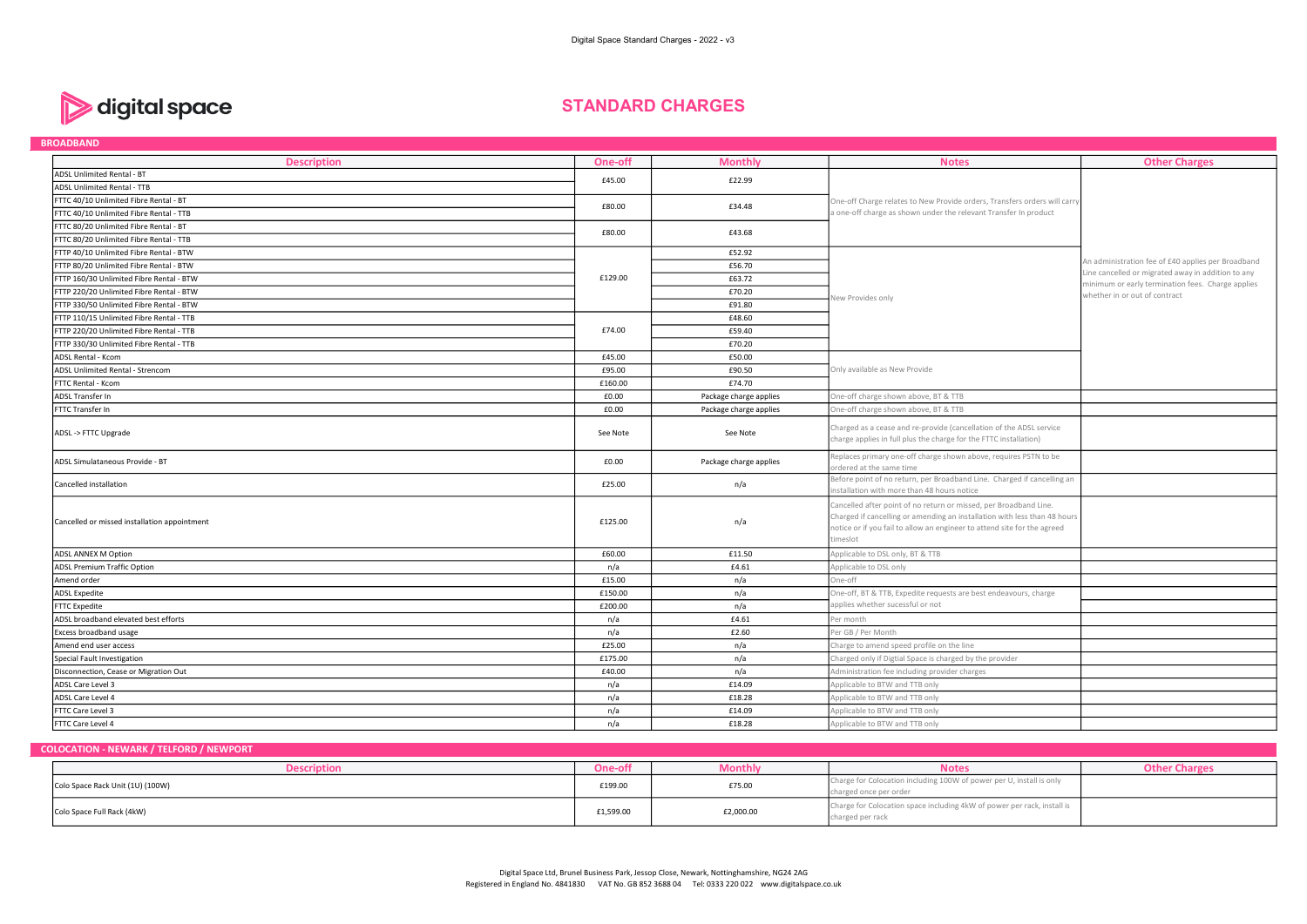| Power (per kW) - Excess Usage   | n/a     | £415.00    | Charged when the Committed power limit is exceed within month.<br>Calculations are based per kW rounded up to the nearest 0.5kW and<br>charged based on Peak usage |  |
|---------------------------------|---------|------------|--------------------------------------------------------------------------------------------------------------------------------------------------------------------|--|
| Committed bandwidth (Mbps)      | n/a     | From £0.30 |                                                                                                                                                                    |  |
| Internal data transfer (Mbps)   | n/a     | From £0.30 |                                                                                                                                                                    |  |
| Physical Access Credentials     | £25.00  | n/a        | er user                                                                                                                                                            |  |
| Remote hands support on-demand  | n/a     | £57.24     | Minimum appointment of 30 minutes, rounded in 30 minute blocks<br>dependent on actual completion time                                                              |  |
| Additional 1GB switch port      | n/a     | £55.89     | Per month                                                                                                                                                          |  |
| Cabling - Ethernet (Cat6) <100m | £120.00 | £11.18     | Per cable                                                                                                                                                          |  |
| Cabling - SM/MM Fibre - < 100m  | £350.00 | £11.18     | Per cable                                                                                                                                                          |  |

# COLOCATION - SOV

| <b>Description</b>              | One-off   | <b>Monthly</b> | <b>Notes</b>                                                                                                                                                                 | <b>Other Charges</b> |
|---------------------------------|-----------|----------------|------------------------------------------------------------------------------------------------------------------------------------------------------------------------------|----------------------|
| Colo Space Full Rack            | £1,599.00 | £1,242.54      | Charge for Colocation space only                                                                                                                                             |                      |
| Committed bandwidth (Mbps)      | n/a       | From £0.30     |                                                                                                                                                                              |                      |
| Internal data transfer (Mbps)   | n/a       | From £0.30     |                                                                                                                                                                              |                      |
| Power (Amps) - Committed        | n/a       | £34.57         | Per Amp (or part thereof), per month                                                                                                                                         |                      |
| Power (Amps) - Committed        | n/a       | £34.57         | Per Amp (or part thereof), per month                                                                                                                                         |                      |
| Power (Amps) - Excess Usage     | n/a       | £103.68        | Charged when the Committed power limit is exceed within month.<br>Calculations are based Per Amp (or part thereof), per month, per rack/U<br>and charged based on Peak usage |                      |
| Remote hands support on-demand  | n/a       | £57.24         | Minimum appointment of 30 minutes, rounded in 30 minute blocks<br>dependent on actual completion time                                                                        |                      |
| Additional 1GB switch port      | n/a       | £55.89         | Per month                                                                                                                                                                    |                      |
| Cabling - Ethernet (Cat6) <100m | £120.00   | £11.18         | Per cable                                                                                                                                                                    |                      |
| Cabling - SM/MM Fibre - < 100m  | £350.00   | £11.18         | Per cable                                                                                                                                                                    |                      |

# DISASTER RECOVERY AS A SERVICE

| Descriptio                                  | <b>One-off</b> | .viontn»: | Notes                              |  |
|---------------------------------------------|----------------|-----------|------------------------------------|--|
| Virtual Replication License                 |                | £33.31    | licens                             |  |
| DRaaS - Virtual Core Processing Unit (vCPU) |                | £2.51     |                                    |  |
| DRaaS - Virtual Memory (vRAM)               |                | £2.01     |                                    |  |
| Gold Storage                                | See Note       | See Note  | As per Virtual Data Centre pricing |  |

# DOMAINS, EMAIL & WEB HOSTING

| <b>Description</b>                                     | One-off | <b>Monthly</b> | <b>Notes</b>                                           | <b>Other Charges</b> |
|--------------------------------------------------------|---------|----------------|--------------------------------------------------------|----------------------|
| Digtial SpaceMail - 2GB POP3/IMAP                      | n/a     | £5.40          | Per month, per mailbox, not available to new customers |                      |
| Digtial SpaceMail - 10GB POP3/IMAP                     | n/a     | £5.40          | Per month, per mailbox, not available to new customers |                      |
| Digtial SpaceMail - 2GB POP3/IMAP - enhanced security  | n/a     | £5.40          | Per month, per mailbox, not available to new customers |                      |
| Digtial SpaceMail - 10GB POP3/IMAP - enhanced security | n/a     | £5.40          | Per month, per mailbox, not available to new customers |                      |
| SMTP feed direct                                       | n/a     | £4.79          | Per month, per feed, not available to new customers    |                      |
| SMTP feed direct - enhanced security                   | n/a     | £8.91          | Per month, per feed, not available to new customers    |                      |
| Transfer of services to alternative provider           | £10.00  | £11.84         | Adminstration fee, covers up to 10 services            |                      |
| .co.uk domain (12 months)                              | £10.46  | n/a            | One-off per period shown, automatic renewals           |                      |
| .com domain (12 months)                                | £10.46  | n/a            | One-off per period shown, automatic renewals           |                      |
| .org.uk domain (12 months)                             | £15.70  | n/a            | One-off per period shown, automatic renewals           |                      |
| .net domain (12 months)                                | £15.70  | n/a            | One-off per period shown, automatic renewals           |                      |
| .org domain (12 months)                                | £15.70  | n/a            | One-off per period shown, automatic renewals           |                      |
| .eu domain (12 months)                                 | £10.46  | n/a            | One-off per period shown, automatic renewals           |                      |
| .uk.com domain (12 months)                             | £52.31  | n/a            | One-off per period shown, automatic renewals           |                      |
| .me.uk domain (12 months)                              | £36.62  | n/a            | One-off per period shown, automatic renewals           |                      |
| .info domain (12 months)                               | £15.70  | n/a            | One-off per period shown, automatic renewals           |                      |
| .uk domain (12 months)                                 | £13.61  | n/a            | One-off per period shown, automatic renewals           |                      |
| .biz domain (12 months)                                | £17.79  | n/a            | One-off per period shown, automatic renewals           |                      |
| .ltd.uk domain (12 months)                             | £34.65  | n/a            | One-off per period shown, automatic renewals           |                      |
| .co domain (12 months)                                 | £36.62  | n/a            | One-off per period shown, automatic renewals           |                      |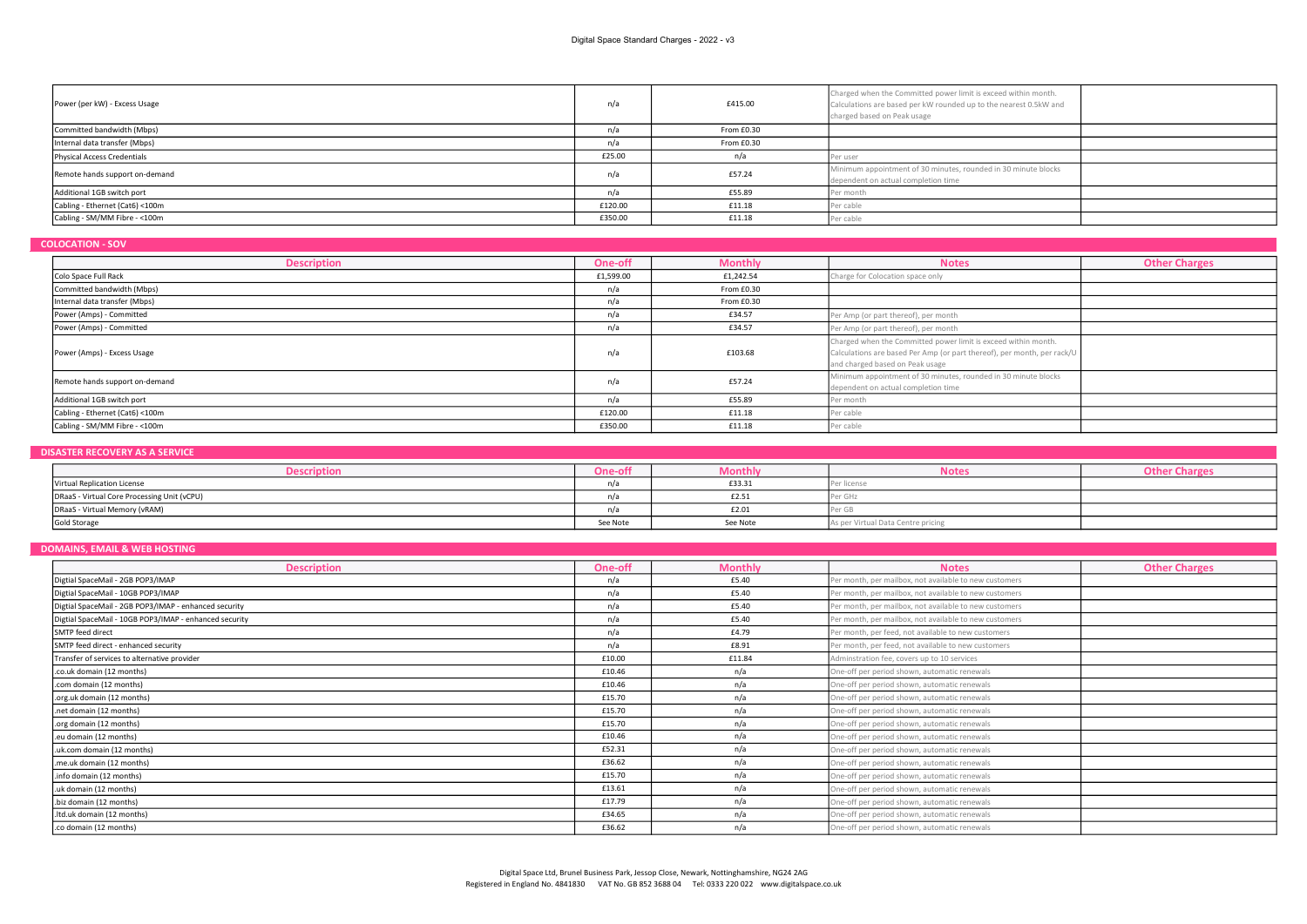| .tv domain (12 months)                     | £41.85  | n/a | One-off per period shown, automatic renewals |  |
|--------------------------------------------|---------|-----|----------------------------------------------|--|
| .mobi domain (12 months)                   | £25.11  | n/a | One-off per period shown, automatic renewals |  |
| .eu.com domain (12 months)                 | £52.31  | n/a | One-off per period shown, automatic renewals |  |
| .cymru domain (12 months)                  | £25.11  | n/a | One-off per period shown, automatic renewals |  |
| wales domain (12 months).                  | £25.11  | n/a | One-off per period shown, automatic renewals |  |
| .uk.net domain (12 months)                 | £146.48 | n/a | One-off per period shown, automatic renewals |  |
| .us domain (12 months)                     | £12.55  | n/a | One-off per period shown, automatic renewals |  |
| .de domain (12 months)                     | £10.46  | n/a | One-off per period shown, automatic renewals |  |
| .ae domain (12 months)                     | £198.79 | n/a | One-off per period shown, automatic renewals |  |
| .fr domain (12 months)                     | £17.79  | n/a | One-off per period shown, automatic renewals |  |
| .cn domain (12 months)                     | £26.16  | n/a | One-off per period shown, automatic renewals |  |
| .cn domain with local presence (12 months) | £124.15 | n/a | One-off per period shown, automatic renewals |  |
| .it domain (12 months)                     | £12.55  | n/a | One-off per period shown, automatic renewals |  |
| .it domain with local presence (12 months) | £26.50  | n/a | One-off per period shown, automatic renewals |  |
| .me domain (12 months)                     | £26.16  | n/a | One-off per period shown, automatic renewals |  |
| .gov.uk domain (24 months)                 | £340.04 | n/a | One-off per period shown, automatic renewals |  |
| .plc.uk domain (24 months)                 | £13.61  | n/a | One-off per period shown, automatic renewals |  |
| .ltd domain (12 months)                    | £34.65  | n/a | One-off per period shown, automatic renewals |  |
| .ro domain (12 months)                     | £228.77 | n/a | One-off per period shown, automatic renewals |  |
| .hu domain (12 months)                     | £248.30 | n/a | One-off per period shown, automatic renewals |  |
| .click domain (12 months)                  | £11.16  | n/a | One-off per period shown, automatic renewals |  |
| .design domain (12 months)                 | £48.13  | n/a | One-off per period shown, automatic renewals |  |
| forsale domain (12 months).                | £33.76  | n/a | One-off per period shown, automatic renewals |  |
| .gift domain (12 months)                   | £21.34  | n/a | One-off per period shown, automatic renewals |  |
| help domain (12 months)                    | £33.13  | n/a | One-off per period shown, automatic renewals |  |
| .miami domain (12 months)                  | £26.50  | n/a | One-off per period shown, automatic renewals |  |
| .online domain (12 months)                 | £39.06  | n/a | One-off per period shown, automatic renewals |  |
| .parts domain (12 months)                  | £35.78  | n/a | One-off per period shown, automatic renewals |  |
| .photo domain (12 months)                  | £31.74  | n/a | One-off per period shown, automatic renewals |  |
| .properties domain (12 months)             | £35.85  | n/a | One-off per period shown, automatic renewals |  |
| .sexy domain (12 months)                   | £60.68  | n/a | One-off per period shown, automatic renewals |  |
| tech domain (12 months).                   | £50.57  | n/a | One-off per period shown, automatic renewals |  |
| .vip domain (12 months)                    | £32.43  | n/a | One-off per period shown, automatic renewals |  |
| website domain (12 months).                | £23.09  | n/a | One-off per period shown, automatic renewals |  |
| .xyz domain (12 months)                    | £12.83  | n/a | One-off per period shown, automatic renewals |  |
| .co.jp domain (12 months)                  | £324.96 | n/a | One-off per period shown, automatic renewals |  |
| .charity domain (12 months)                | £31.24  | n/a | One-off per period shown, automatic renewals |  |
| .sg domain (12 months)                     | £48.57  | n/a | One-off per period shown, automatic renewals |  |
| .vn domain (12 months)                     | £331.90 | n/a | One-off per period shown, automatic renewals |  |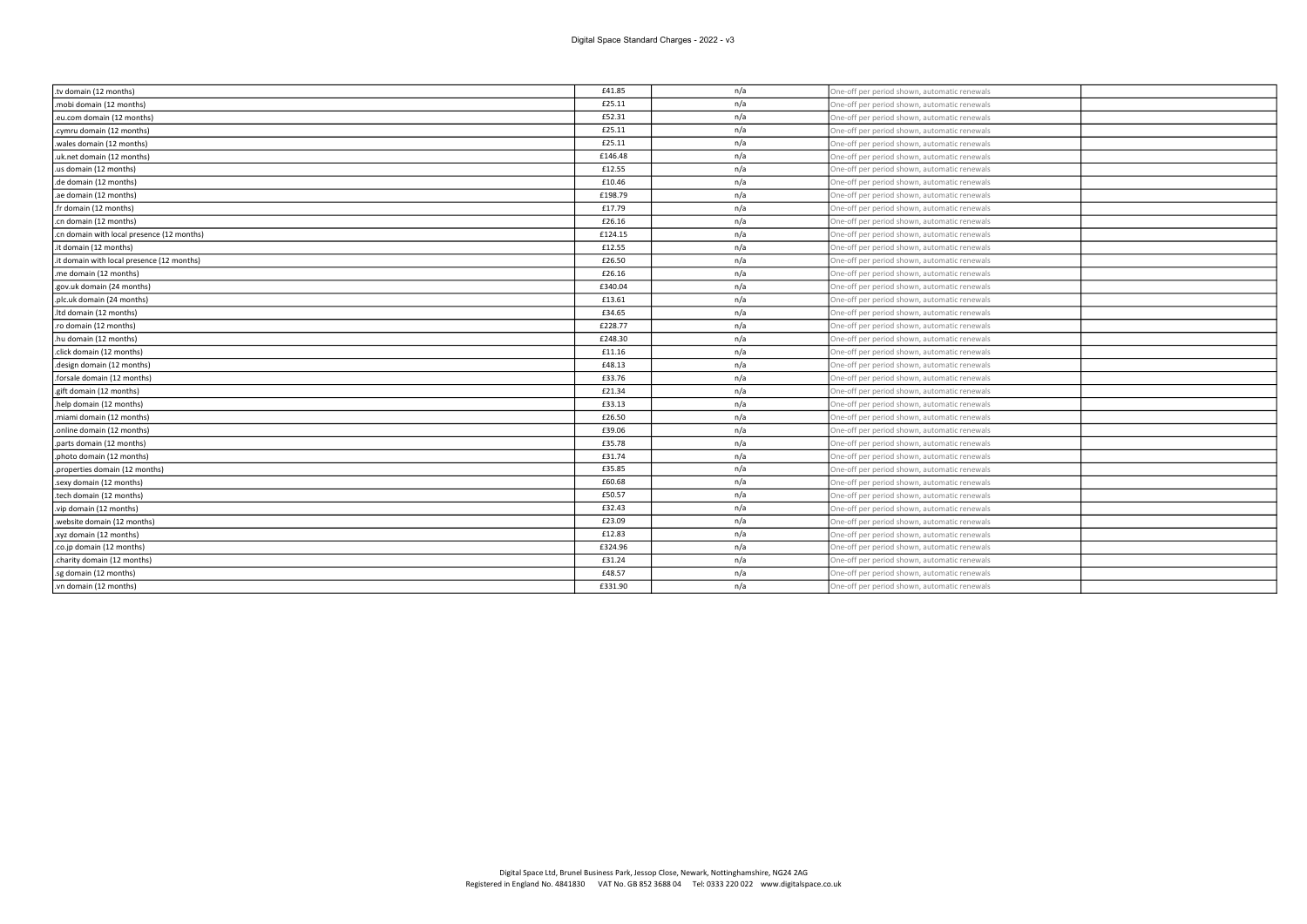| <b>FIXED LINE TELEPHONY</b> |  |  |
|-----------------------------|--|--|
|                             |  |  |

| 'IAED LIIVE TELEPHUIVI                               |         |                |                                                                                                                                                                                                                                                                           |                                                                                                                                                                                         |
|------------------------------------------------------|---------|----------------|---------------------------------------------------------------------------------------------------------------------------------------------------------------------------------------------------------------------------------------------------------------------------|-----------------------------------------------------------------------------------------------------------------------------------------------------------------------------------------|
| <b>Description</b>                                   | One-off | <b>Monthly</b> | <b>Notes</b>                                                                                                                                                                                                                                                              | <b>Other Charges</b>                                                                                                                                                                    |
| BT - Analogue Line - New                             | £105.00 | £18.84         | Per line (Premium, Multi and Aux lines carry a £2.50 per month                                                                                                                                                                                                            | An administration fee of £20 applies per Analogue Line                                                                                                                                  |
| BT - Analogue Line - Transfer in                     | £20.00  |                | premium)                                                                                                                                                                                                                                                                  | cancelled or migrated away in addition to any minimum<br>or early termination fees. Charge applies whether in or                                                                        |
| Kcom - Analogue Line - New                           | £195.00 | £34.98         | Per line                                                                                                                                                                                                                                                                  | out of contract                                                                                                                                                                         |
| Strencom - Analogue Line - New                       | £152.50 | £34.98         |                                                                                                                                                                                                                                                                           |                                                                                                                                                                                         |
| BT - ISDN2 - New                                     | £185.00 | £31.41         | Per circuit                                                                                                                                                                                                                                                               | An administration fee of £20 applies per Circuit<br>cancelled or migrated away in addition to any minimum                                                                               |
| BT - ISDN2 - Transfer in                             | £39.45  |                |                                                                                                                                                                                                                                                                           | or early termination fees. Charge applies whether in or<br>out of contract                                                                                                              |
| BT - ISDN30 - New - Circuit                          | £800.00 | n/a            | Per circuit                                                                                                                                                                                                                                                               |                                                                                                                                                                                         |
| BT - ISDN30 - Transfer in                            | £93.09  |                |                                                                                                                                                                                                                                                                           |                                                                                                                                                                                         |
| BT - ISDN30 - New - Channel                          | £20.30  | £17.69         | Per channel                                                                                                                                                                                                                                                               | An administration fee of £20 applies per Circuit<br>cancelled or migrated away in addition to any minimum<br>or early termination fees. Charge applies whether in or<br>out of contract |
| BT- Out of hours installation appointment supplement | £65.00  | n/a            | Per site in addition to normal connection charges                                                                                                                                                                                                                         |                                                                                                                                                                                         |
| BT - Amend order                                     | £15.50  | n/a            | Applicable when any change is made to an appointment date during any<br>stage of an order. Note that if the request is after the point of not<br>return you will be charged for the applicable Cancelled or missed<br>installation appointment in addition to this charge |                                                                                                                                                                                         |
| BT - Expedite order - Analogue Line                  | £200.00 | n/a            | Expedite requests are best endeavours, charge applies whether<br>ucessful or not                                                                                                                                                                                          |                                                                                                                                                                                         |
| BT - Cancelled installation                          | £25.50  | n/a            | Before the point of no return, per Line. Charged if cancelling an<br>nstallation with more than 48 hours notice                                                                                                                                                           |                                                                                                                                                                                         |
| BT - Cancelled or missed installation appointment    | £143.22 | n/a            | Cancelled after point of no return or missed installation, per Broadband<br>Line. Charged if cancelling or amending an installation with less than 48<br>hours notice or if you fail to allow an engineer attend site for the agreed<br>timeslot                          |                                                                                                                                                                                         |
| BT - Renumber at point of transfer                   | £15.00  | n/a            | Per line                                                                                                                                                                                                                                                                  |                                                                                                                                                                                         |
| BT - Renumber existing line                          | £55.00  | n/a            | Administration fee including provider charges                                                                                                                                                                                                                             |                                                                                                                                                                                         |
| BT - Analogue Line - Care Level 2                    | n/a     | £2.31          | Per line                                                                                                                                                                                                                                                                  |                                                                                                                                                                                         |
| BT - Analogue Line - Care Level 2.5 Plus             | na/     | £2.88          | Per line                                                                                                                                                                                                                                                                  |                                                                                                                                                                                         |
| BT - Analogue Line - Care Level 3                    | n/a     | £5.70          | Per line                                                                                                                                                                                                                                                                  |                                                                                                                                                                                         |
| BT - Analogue Line - Care Level 4                    | n/a     | £9.15          | Per line                                                                                                                                                                                                                                                                  |                                                                                                                                                                                         |
| BT - ISDN2 - Care Level 2 Plus                       | n/a     | £2.88          | Per circuit                                                                                                                                                                                                                                                               |                                                                                                                                                                                         |
| BT - ISDN2 - Care Level 3                            | n/a     | £5.70          | Per circuit                                                                                                                                                                                                                                                               |                                                                                                                                                                                         |
| BT - ISDN2 - Care Level 4                            | n/a     | £8.75          | Per circuit                                                                                                                                                                                                                                                               |                                                                                                                                                                                         |
| BT - ISDN30 - Care Level 2                           | n/a     | £2.88          | Per channel                                                                                                                                                                                                                                                               |                                                                                                                                                                                         |
| BT - ISDN30 - Care Level 3                           | n/a     | £5.70          | Per channel                                                                                                                                                                                                                                                               |                                                                                                                                                                                         |
| BT - ISDN30 - Care Level 4                           | n/a     | £8.75          | Per channel                                                                                                                                                                                                                                                               |                                                                                                                                                                                         |
| BT - ISDN 30 Site Assurance                          | n/a     | £1.73          | Per channel, per month                                                                                                                                                                                                                                                    |                                                                                                                                                                                         |
| BT - ISDN30 Admin Call Forwarding                    | £6.00   | £4.03          | Per circuit                                                                                                                                                                                                                                                               |                                                                                                                                                                                         |
| BT - ISDN30 Anonymous call rejection                 | £6.00   | £3.17          | Per circuit                                                                                                                                                                                                                                                               |                                                                                                                                                                                         |
| BT - ISDN30 Call Waiting / Call Hold                 | £6.00   | £3.17          | Per circuit                                                                                                                                                                                                                                                               |                                                                                                                                                                                         |
| BT - ISDN30 Caller redirect                          | n/a     | £14.37         | Per circuit                                                                                                                                                                                                                                                               |                                                                                                                                                                                         |
| BT - ISDN30 Calling Line Identity Presentation       | n/a     | £2.60          | Per circuit                                                                                                                                                                                                                                                               |                                                                                                                                                                                         |
| BT - ISDN30 Calling Line Identity Restriction        | n/a     | £3.17          | Per circuit                                                                                                                                                                                                                                                               |                                                                                                                                                                                         |
| BT - ISDN30 Connected Line Identity Presentation     | n/a     | £2.60          | Per circuit                                                                                                                                                                                                                                                               |                                                                                                                                                                                         |
| BT - ISDN30 Connected Line Identity Restriction      | n/a     | £3.17          | Per circuit                                                                                                                                                                                                                                                               |                                                                                                                                                                                         |
| BT - ISDN30 Customer Controlled Call Forwarding      | £6.00   | £4.03          | Per circuit                                                                                                                                                                                                                                                               |                                                                                                                                                                                         |
| BT - ISDN30 DDI caller redirect                      | £275.00 | £14.37         | Per Block of 10 consectutive DDI's                                                                                                                                                                                                                                        |                                                                                                                                                                                         |
| BT - ISDN30 DDI Numbers                              | £11.00  | £5.60          | Per Block of 10 consectutive DDI's                                                                                                                                                                                                                                        |                                                                                                                                                                                         |
| BT - ISDN30 Multi Sub. Numbering (2 to 10)           | £40.00  | £1.16          | Per circuit                                                                                                                                                                                                                                                               |                                                                                                                                                                                         |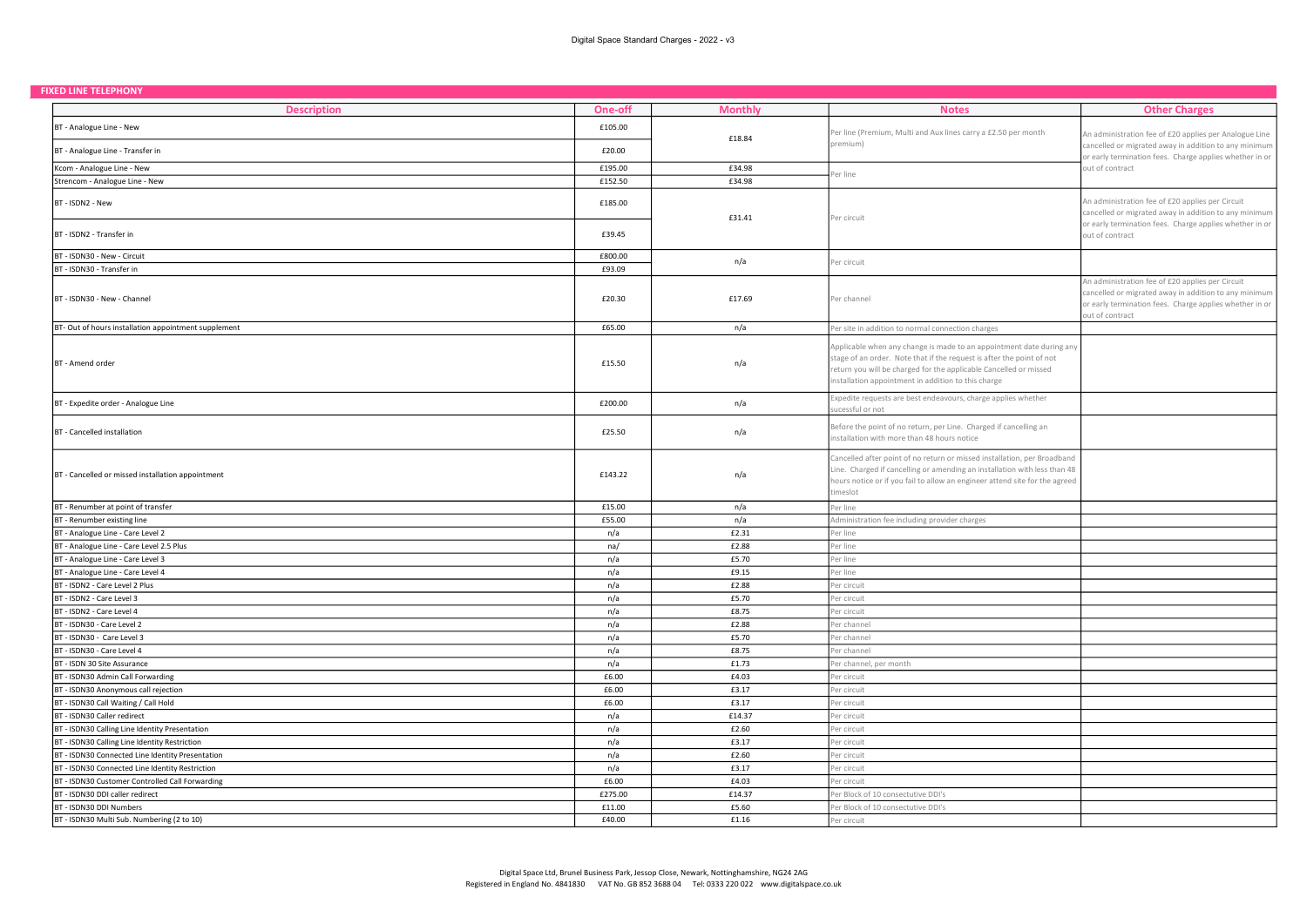| BT - ISDN30 Permanent Incoming Call Bar                 | £6.00   | £2.88  | Per circuit                        |  |
|---------------------------------------------------------|---------|--------|------------------------------------|--|
| BT - ISDN30 Permanent Outgoing Call Bar                 | £6.00   | £2.88  | 'er circuit                        |  |
| BT - ISDN30 Presentation number                         | £80.00  | £4.43  | Per circuit                        |  |
| BT - ISDN30 Selective Call Barring                      | £6.00   | £2.88  | Per circuit                        |  |
| BT - ISDN2 Admin Call Forwarding                        | £6.00   | £4.03  | Per number                         |  |
| BT - ISDN2 Anonymous call rejection                     | £6.00   | £3.17  | Per number                         |  |
| BT - ISDN2 Call Waiting / Call Hold                     | £6.00   | £3.17  | Per number                         |  |
| BT - ISDN2 Caller redirect                              | n/a     | £2.59  | Per number                         |  |
| BT - ISDN2 Calling Line Identity Presentation           | n/a     | £2.60  | er number                          |  |
| BT - ISDN2 Calling Line Identity Restriction            | n/a     | £3.17  | Per number                         |  |
| BT - ISDN2 Connected Line Identity Presentation         | n/a     | £2.60  | Per number                         |  |
| BT - ISDN2 Connected Line Identity Restriction          | n/a     | £3.17  | er number                          |  |
| BT - ISDN2 Customer Controlled Call Forwarding          | £6.00   | £4.03  | Per number                         |  |
| BT - ISDN2 DDI caller redirect                          | £275.00 | £14.37 | Per Block of 10 consectutive DDI's |  |
| BT - ISDN2 DDI Numbers                                  | £11.00  | £5.60  | Per Block of 10 consectutive DDI's |  |
| BT - ISDN2 Multi Sub. Numbering (2 to 10)               | £40.00  | £1.16  | Per number                         |  |
| BT - ISDN2 Permanent Incoming Call Bar                  | £6.00   | £2.88  | Per number                         |  |
| BT - ISDN2 Permanent Outgoing Call Bar                  | £6.00   | £2.88  | Per number                         |  |
| BT - ISDN2 Presentation number                          | £35.00  | £4.43  | Per number                         |  |
| BT - ISDN2 Selective Call Barring                       | £6.00   | £2.88  | Per number                         |  |
| BT - Analogue Line Call Barring                         | n/a     | £2.13  | Per number                         |  |
| BT - Analogue Line Call Diversion                       | £4.50   | £1.73  | Per number                         |  |
| BT - Analogue Line Call Minder                          | £3.50   | £1.73  | Per number                         |  |
| BT - Analogue Line Call Minder Premier                  | £7.50   | £4.03  | Per number                         |  |
| BT - Analogue Line Call Sign                            | £12.50  | £4.61  | Per number                         |  |
| BT - Analogue Line Call Waiting                         | n/a     | £1.73  | Per number                         |  |
| BT - Analogue Line Caller Display                       | n/a     | £1.73  | Per number                         |  |
| BT - Analogue Line Multiway Calling (3)                 | n/a     | £1.73  | Per number                         |  |
| BT - Analogue Line Reminder Call                        | n/a     | £2.88  | Per number                         |  |
| BT - Analogue Line Ring Back                            | n/a     | £2.13  | Per number                         |  |
| <b>BT</b> - Smart Divert                                | n/a     | £2.31  | Per number                         |  |
| BT - Analogue Line Outgoing Calls Barred (Int. & Prem.) | n/a     | £1.73  | Per number                         |  |
| BT - Analogue Line Outgoing Calls Barred (Prem.)        | n/a     | £2.54  | Per number                         |  |
| BT - Directory Entry - Ordinary                         | n/a     | £28.73 | Per number                         |  |
| BT - Directory Entry - Bold                             | n/a     | £51.72 | Per number                         |  |
| BT-1571                                                 | n/a     | £2.60  | Per number                         |  |
| Call Tariff                                             | n/a     | n/a    | Digtial Space Business Call Tariff |  |

Gamma SIP

| <u></u>                                                                  |            |                |                                                                           |  |
|--------------------------------------------------------------------------|------------|----------------|---------------------------------------------------------------------------|--|
| <b>Description</b>                                                       | One-off    | <b>Monthly</b> | <b>Notes</b>                                                              |  |
| <b>Gamma SIP &amp; Numbering</b>                                         |            |                |                                                                           |  |
| Directory Entries - Ordinary Typeface Special Phone Book Entry           | £362.03    | n/a            |                                                                           |  |
| Directory Entries - Bold Typeface Special Phone Book Entry               | £712.47    | n/a            |                                                                           |  |
| Directory Entries - Superbold Typeface Special Phone Book Entry          | £1,382.85  | n/a            |                                                                           |  |
| Directory Entries - Ordinary Typeface National Special Phone Book Entry  | £19,163.20 | n/a            | Per number                                                                |  |
| Directory Entries - Bold Typeface National Special Phone Book Entry      | £39,992.19 | n/a            |                                                                           |  |
| Directory Entries - Superbold Typeface National Special Phone Book Entry | £65,091.39 | n/a            |                                                                           |  |
| Single Line                                                              | £15.50     | n/a            |                                                                           |  |
| Multi Line                                                               | £30.00     | n/a            |                                                                           |  |
| Multi Line with Block of 1-10 DDIs                                       | £75.00     | n/a            | Per main billing number                                                   |  |
| Multi Line with Block of > 10 DDIs                                       | £147.00    | n/a            |                                                                           |  |
| OOH Porting (Evenings Mon-Fri)                                           | £175.00    | n/a            | Per end user order per day. Standard port charge per line also applies in |  |
| OOH Porting (Saturday)                                                   | £350.00    | n/a            | addition to this charge                                                   |  |
| DMA Transfer with Block of 1000 DDIs                                     | £700.00    | n/a            | Per main billing number                                                   |  |
| Export of a number to another network                                    | £18.33     | n/a            | Per number                                                                |  |
|                                                                          |            |                |                                                                           |  |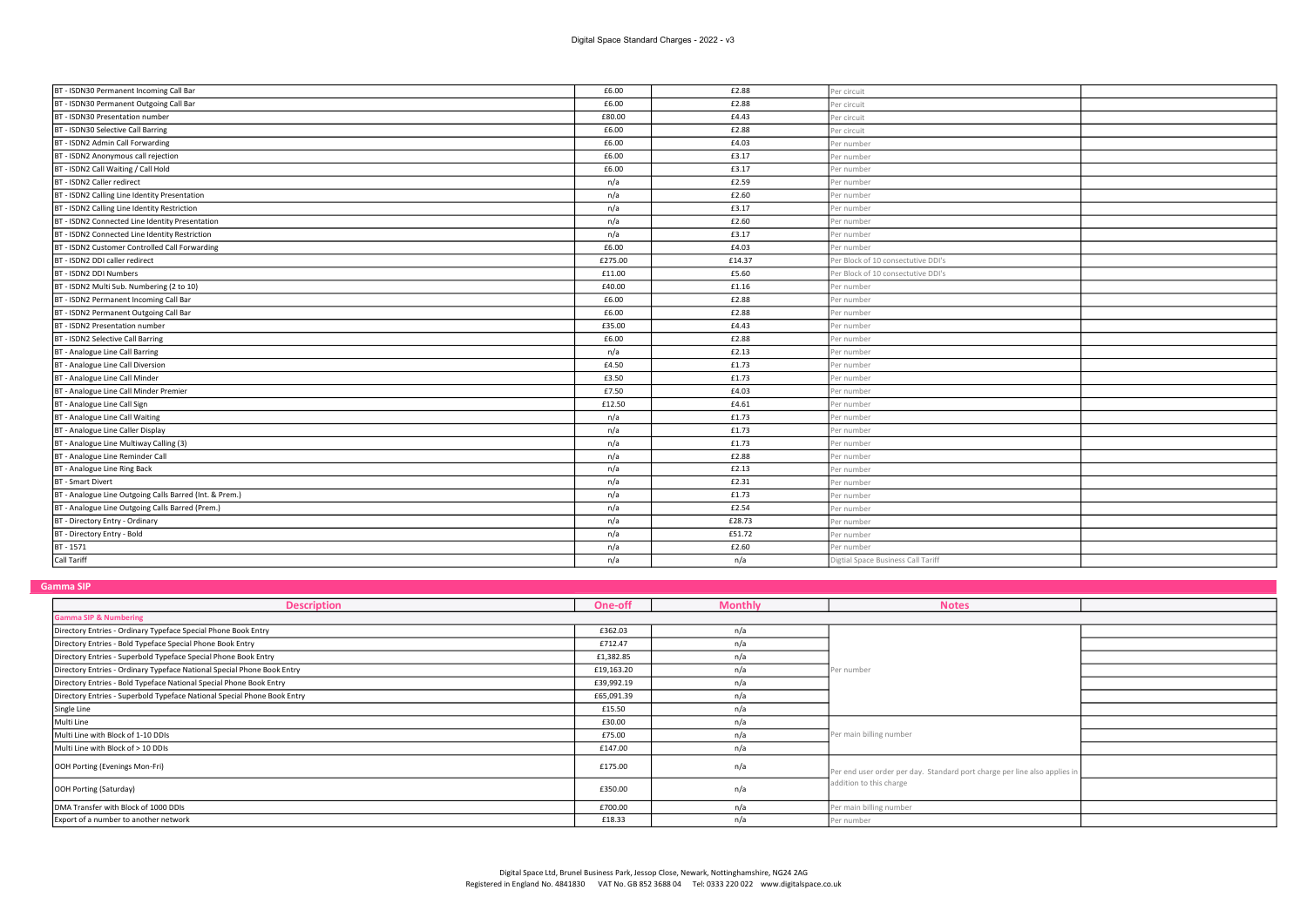| Non-Geographic Porting in/out - Any number port order (9 Numbers or less either singularly or in a range) | £19.00     | n/a     | Per number. Applies when porting a UK non-geographic a single number<br>or range with less than ported from an alternative provider |  |
|-----------------------------------------------------------------------------------------------------------|------------|---------|-------------------------------------------------------------------------------------------------------------------------------------|--|
| Non-Geographic Porting in/out - Any number port order (10+ Numbers in a single range)                     | £0.00      | n/a     | Per number. Applies when porting a UK non-geographic number range<br>of 10 or more numbers from an alternative provider             |  |
| Order Rejection                                                                                           | £22.50     | n/a     | Per number when a port fails for any reason                                                                                         |  |
| Porting Date Changed by Partner or Emergency Restore                                                      | £43.75     | n/a     | Gamma reserves the right to charge £26.25 per order per successful<br>hange or emergency restore                                    |  |
| Cancellation of Porting Order                                                                             | £22.50     | n/a     | er number when a port order is cancelled for any reason                                                                             |  |
| Order timed out                                                                                           | £22.50     | n/a     | Per number when a port fails due to a time out                                                                                      |  |
| Product to Product/Partner to Partner Transfer - Automated Systems provided in working hours              | £0.00      | n/a     |                                                                                                                                     |  |
| Product to Product/Partner to Partner Transfer - OOH Porting (Evenings Mon-Fri)                           | £208.33    | n/a     | Per successful order completed                                                                                                      |  |
| Product to Product/Partner to Partner Transfer - OOH Porting (Saturday)                                   | £416.67    | n/a     |                                                                                                                                     |  |
| Special Orders - Manual Order                                                                             | £0.00      | n/a     | Per number port order                                                                                                               |  |
| Special Orders - IPExchange Process                                                                       | £0.00      | n/a     |                                                                                                                                     |  |
| Special Orders - Out of Hours Provisioning Support                                                        | £833.33    | n/a     | er day, or part day thereof.                                                                                                        |  |
| Special Orders - Manual Pre-Port Test Call                                                                | £41.67     | n/a     | Per number                                                                                                                          |  |
| Special Orders - Project Management                                                                       | POA        | n/a     | er day                                                                                                                              |  |
| Number Selection (1-9 numbers)                                                                            | £14.00     | n/a     |                                                                                                                                     |  |
| Number Selection (10-49 numbers)                                                                          | £28.00     | n/a     |                                                                                                                                     |  |
| Number Selection (50-99 numbers)                                                                          | £70.00     | n/a     | Per batch (numbers must be in consecutive range to form batch,                                                                      |  |
| Number Selection (100-499 numbers)                                                                        | £105.00    | n/a     | ndividual number selections will be charge at the per 1 unit rate)                                                                  |  |
| Number Selection (500-999 numbers)                                                                        | £210.00    | n/a     |                                                                                                                                     |  |
| Number Selection (1000+ numbers)                                                                          | £350.00    | n/a     |                                                                                                                                     |  |
| Golden Number Charge                                                                                      | £1,000.00  | n/a     | Per number                                                                                                                          |  |
| Platinum Number Charge                                                                                    | £1,600.00  | n/a     |                                                                                                                                     |  |
| Number Range Hosting                                                                                      | POA        | n/a     | er range                                                                                                                            |  |
| BT Complaints - On 999 Handling                                                                           | £50.00     | n/a     | er instance / number                                                                                                                |  |
| BT Complaints - On 999 EU Contact                                                                         | £83.33     | n/a     |                                                                                                                                     |  |
| Application Program Interface (API)                                                                       | n/a        | £300.00 | er API service                                                                                                                      |  |
| <b>IPDC Connection</b>                                                                                    | £77.00     | n/a     |                                                                                                                                     |  |
| <b>IPHC Connection</b>                                                                                    | £77.00     | n/a     | Per Connection                                                                                                                      |  |
| <b>IPDC DDI Connection</b>                                                                                | £0.84      | n/a     |                                                                                                                                     |  |
| <b>IPDC</b> Endpoint Cease                                                                                | £35.00     | n/a     | er Endpoint                                                                                                                         |  |
| <b>IPHC Endpoint Cease</b>                                                                                | £35.00     | n/a     |                                                                                                                                     |  |
| Resilient build expedite (from ten to three working days)                                                 | £350.00    | n/a     | Per expedite request. Subject to availability and scheduling, must be<br>greed in advance.                                          |  |
| Out of Hours Provisioning/Support                                                                         | #REF!      | n/a     | Per expedite request. Subject to availability and scheduling, must be<br>greed in advance                                           |  |
| Interconnect Connection                                                                                   | £2,500.00  | n/a     | Per Connection                                                                                                                      |  |
| Application Program Interface (API)                                                                       | £16,666.67 | n/a     | er API service                                                                                                                      |  |
| Less than 150 channel build                                                                               | £13,666.67 | n/a     | er request                                                                                                                          |  |
| <b>IPDC</b> Channel                                                                                       | n/a        | £7.02   |                                                                                                                                     |  |
| IPDC Channel - Enhanced Active                                                                            | n/a        | £7.02   |                                                                                                                                     |  |
| IPDC Channel - Active                                                                                     | n/a        | £7.02   | Per channel                                                                                                                         |  |
| IPDC Channel - Standby                                                                                    | n/a        | £2.70   |                                                                                                                                     |  |
| IPDC Channel - Loadshare                                                                                  | n/a        | £7.02   |                                                                                                                                     |  |
| IPDC Channel - R+                                                                                         | n/a        | £7.02   |                                                                                                                                     |  |
| <b>STCM Service</b>                                                                                       | n/a        | £45.36  | er service                                                                                                                          |  |
| <b>STCM DDI</b>                                                                                           | n/a        | £0.31   |                                                                                                                                     |  |
| STCM Number Add-on Announcement                                                                           | n/a        | £9.00   | er number                                                                                                                           |  |
| STCM Number Add-on Area Based Routing                                                                     | n/a        | £30.17  |                                                                                                                                     |  |
| STCM Number Add-on Standard Auto Attend                                                                   | n/a        | £30.17  |                                                                                                                                     |  |
| STCM Service Add-on LCA                                                                                   | n/a        | £75.53  | er service                                                                                                                          |  |
| IPDC Channel - Rental (Semafone Premium)                                                                  | n/a        | £3.78   |                                                                                                                                     |  |
| IPHC Channel - Active (Semafone Premium)                                                                  | n/a        | £3.78   |                                                                                                                                     |  |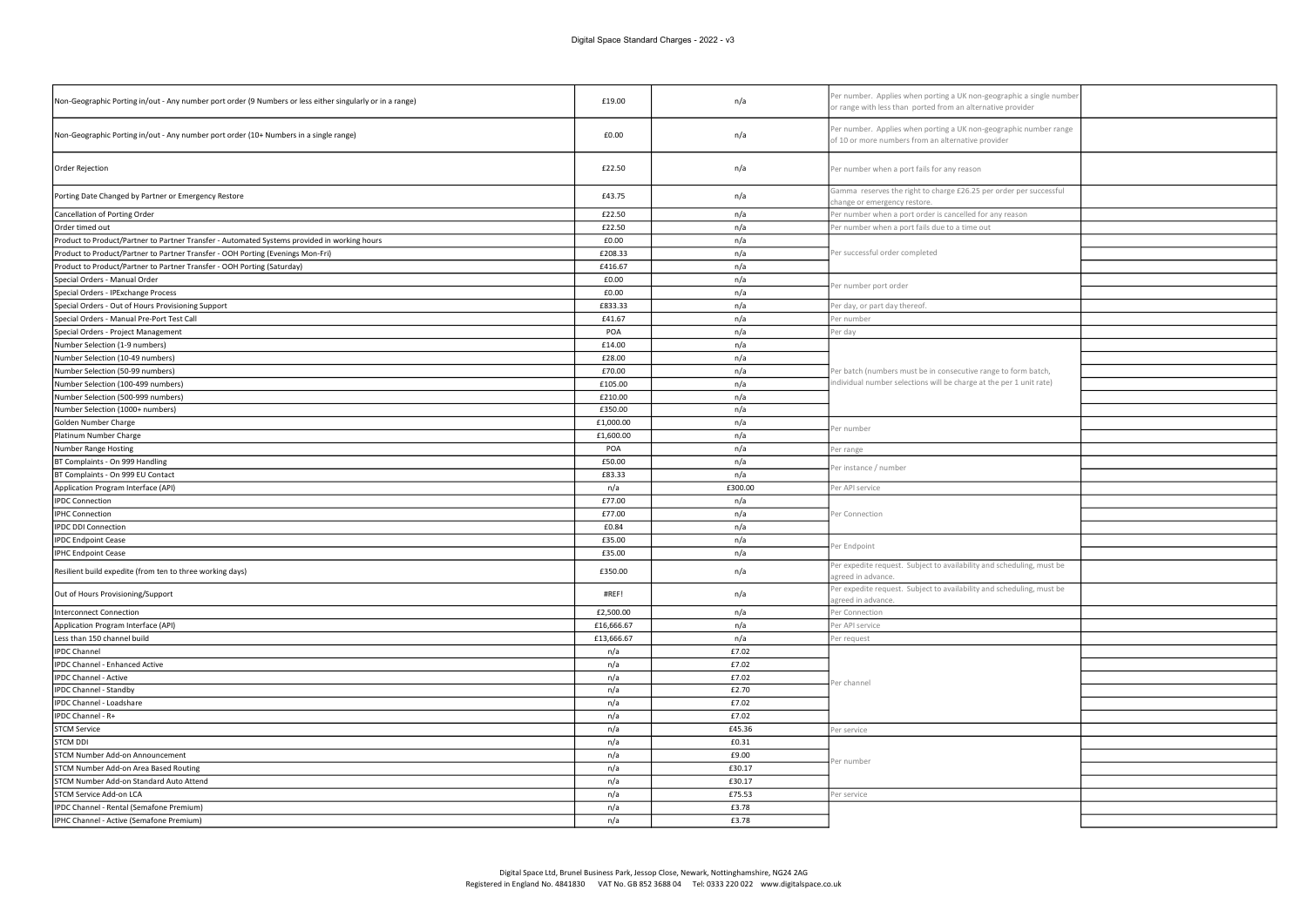| IPDC Channel - Standby (Semafone Premium)                                                   | n/a       | £3.78   |                                                         |  |
|---------------------------------------------------------------------------------------------|-----------|---------|---------------------------------------------------------|--|
| IPDC Channel - Loadshare (Semafone Premium)                                                 | n/a       | £3.78   |                                                         |  |
| IPDC Channel - R+ (Semafone Premium)                                                        | n/a       | £4.51   |                                                         |  |
| IPDC Channel - Active (Semafone Premium)                                                    | n/a       | £3.78   |                                                         |  |
| IPDC Channel - Enhanced Standby (Semafone Premium)                                          | n/a       | £3.78   |                                                         |  |
| IPHC Channel                                                                                | n/a       | £8.10   |                                                         |  |
| IPHC Channel - Enhanced Active                                                              | n/a       | £8.10   |                                                         |  |
| IPHC Channel - Active                                                                       | n/a       | £8.10   |                                                         |  |
| IPHC Channel - Standby                                                                      | n/a       | £2.61   | Per channel                                             |  |
| IPHC Channel - Loadshare                                                                    | n/a       | £8.10   |                                                         |  |
| IPHC Channel - R+                                                                           | n/a       | £8.10   |                                                         |  |
| IPDC Channel - Rental (Semafone Premium)                                                    | n/a       | £3.78   |                                                         |  |
| IPHC Channel - Active (Semafone Premium)                                                    | n/a       | £3.78   |                                                         |  |
| IPDC Channel - Standby (Semafone Premium)                                                   | n/a       | £0.00   |                                                         |  |
| IPHC Channel - Loadshare (Semafone Premium)                                                 | n/a       | £2.52   |                                                         |  |
| IPHC Channel - R+ (Semafone Premium)                                                        | n/a       | £4.50   |                                                         |  |
| IPDC Channel - Enhanced Active (Semafone Premium)                                           | n/a       | £3.78   |                                                         |  |
| IPHC Channel - Enhanced Standby                                                             | n/a       | £0.00   |                                                         |  |
| SIP Trunking Fraud Protection                                                               | n/a       | £0.00   | Per number                                              |  |
| Interconnect Rental                                                                         | n/a       | £225.00 | Per interconnect                                        |  |
| SIP Connection International                                                                | £750.00   | n/a     | er connection                                           |  |
| SIP Channel International                                                                   | n/a       | £4.50   |                                                         |  |
| SIP Channel International - Standby                                                         | n/a       | £2.61   | er channel                                              |  |
| SIP DDI Connection International                                                            | £1.83     | n/a     |                                                         |  |
| SIP DDI International                                                                       | n/a       | £0.15   | er number                                               |  |
| amma Professional Services                                                                  |           |         |                                                         |  |
| Standard Install, business hours - Up to 1 hour*                                            | £0.00     | n/a     |                                                         |  |
| Standard Install, business hours - 1 hour to 3.75 hours                                     | £416.67   | n/a     |                                                         |  |
| Standard Install, business hours - Within 4.75 hours                                        | £533.33   | n/a     |                                                         |  |
| Standard Install, business hours - Over 4.75 hours                                          | £833.33   | n/a     |                                                         |  |
| Out of hours' change After 17:300 Monday to Friday and all day Saturday - Within 3.75 hours | £625.00   | n/a     |                                                         |  |
| Out of hours' change After 17:300 Monday to Friday and all day Saturday - Within 4.75 hours | £800.00   | n/a     | Per order                                               |  |
| Out of hours' change After 17:300 Monday to Friday and all day Saturday - Over 4.75 hours   | £1,250.00 | n/a     |                                                         |  |
| Out of hours' change All day Sunday - Within 3.75 hours                                     | £833.33   | n/a     |                                                         |  |
| Out of hours' change All day Sunday - Within 4.75 hours                                     | £1,066.67 | n/a     |                                                         |  |
| Out of hours' change All day Sunday - Over 4.75 hours                                       | £1,666.67 | n/a     |                                                         |  |
| amma Inbound Pricing                                                                        |           |         |                                                         |  |
| Contact Point Connection                                                                    | £0.00     | n/a     |                                                         |  |
| Contact Point Rental                                                                        | n/a       | £7.11   | er contact point                                        |  |
| Contact Path Connection                                                                     | £41.67    | n/a     |                                                         |  |
| Contact Path Rental                                                                         | n/a       | £18.90  | er Contact Path                                         |  |
| Contact Pro Connection                                                                      | £0.00     | n/a     |                                                         |  |
| Contact Pro Rental                                                                          | n/a       | £54.90  | Per Contact Path Pro                                    |  |
| <b>Business Continuity Connection</b>                                                       | £0.00     | n/a     | Per connection                                          |  |
| Inbound Business continuity                                                                 | n/a       | £8.99   | Per number                                              |  |
| Voicemail TO Email Rental                                                                   | n/a       | £6.30   | Per end user account (additional storage charges apply) |  |
| Advanced MIS Rental                                                                         | n/a       | £9.90   | Per end user account                                    |  |
| Call Recording Rental                                                                       | n/a       | £80.19  | Per end user account (additional storage charges apply) |  |
| Network Whisper Rental                                                                      | n/a       | £27.00  | Per end user account (additional storage charges apply) |  |
| Inbound App                                                                                 | n/a       | £0.00   |                                                         |  |
| Inbound Reports Rental                                                                      | n/a       | £9.90   | Per end user account                                    |  |
| Call Recording Connection                                                                   | £100.00   | n/a     |                                                         |  |
| Voicemail TO Email Connection                                                               | £50.00    | n/a     | er connection                                           |  |
| Call Recording Storage Band 1 - Call Recording Storage Charge                               | n/a       | £19.80  | /ariable charge - stored calls equal: 0.0001Mb to 50Mb  |  |
| Call Recording Storage Band 2 - Call Recording Storage Charge                               | n/a       | £39.60  | /ariable charge - stored calls equal: Up to 500Mb       |  |
| Call Recording Storage Band 3 - Call Recording Storage Charge                               | n/a       | £69.30  | /ariable charge - stored calls equal: Up to 1Gb         |  |
| Call Recording Storage Band 4 - Call Recording Storage Charge                               | n/a       | £118.80 | Variable charge - stored calls equal: Up to 2Gb         |  |
|                                                                                             |           |         |                                                         |  |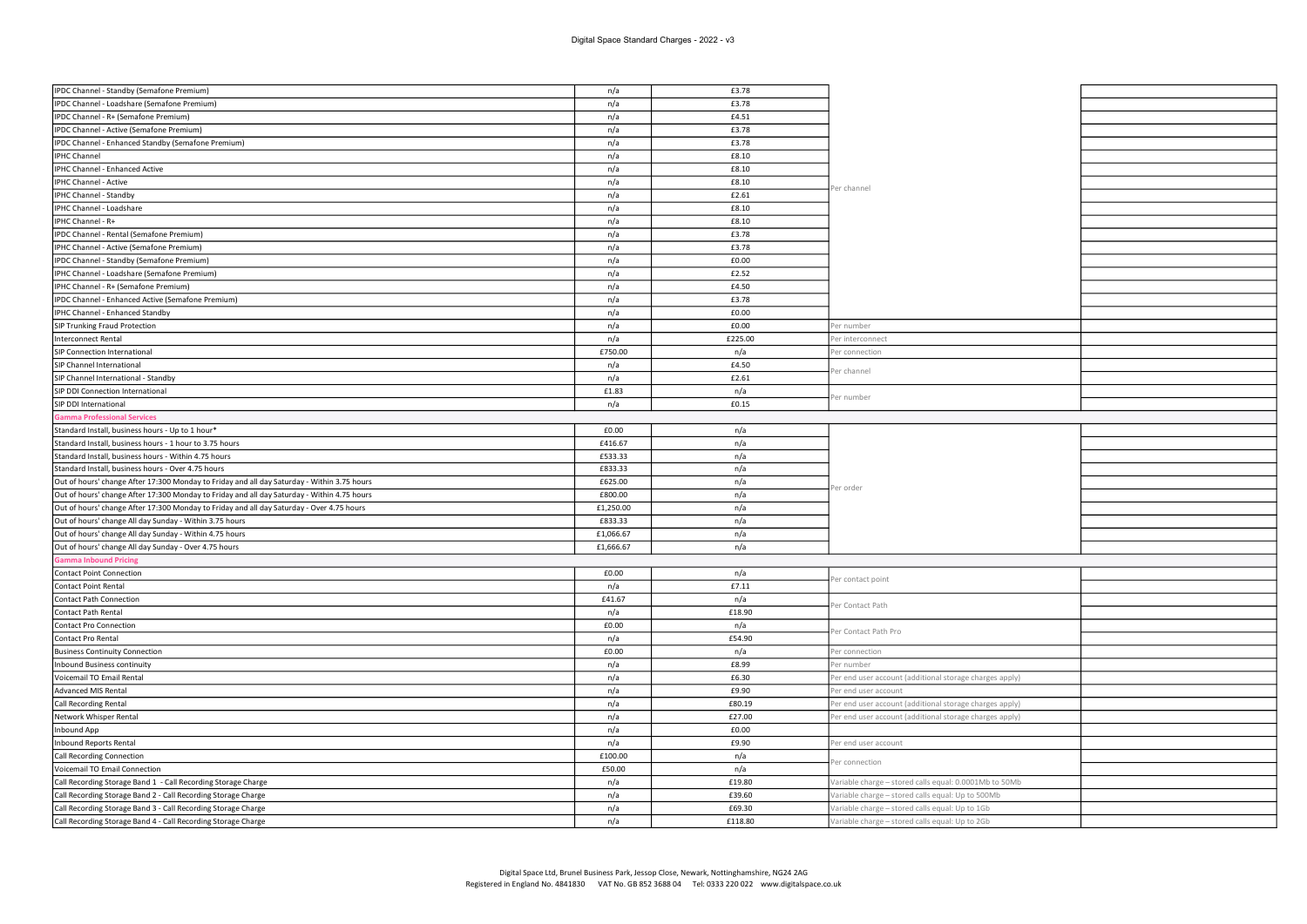| Call Recording Storage Band 5 - Call Recording Storage Charge      | n/a | £198.00 | Variable charge - stored calls equal: Up to 5Gb                |  |
|--------------------------------------------------------------------|-----|---------|----------------------------------------------------------------|--|
| Call Recording Storage Band 6 - Call Recording Storage Charge      | n/a | £336.60 | Variable charge - stored calls equal: Up to 10Gb               |  |
| Call Recording Storage Band 7 - Call Recording Storage Charge      | n/a | £594.00 | Variable charge - stored calls equal: Up to 20Gb               |  |
| Call Recording Storage Band 8 - Call Recording Storage Charge      | n/a | £990.00 | Variable charge - stored calls equal: Up to 50Gb               |  |
| Announcement Storage Band 1 - Recorded Announcement Storage Charge | n/a | £0.00   | Variable charge - stored announcements equal: 0.0001Mb to 50Mb |  |
| Announcement Storage Band 2 - Recorded Announcement Storage Charge | n/a | £36.00  | Variable charge - stored announcements equal: Up to 500Mb      |  |
| Announcement Storage Band 3 - Recorded Announcement Storage Charge | n/a | £63.00  | Variable charge - stored announcements equal: Up to 1Gb        |  |
| Announcement Storage Band 4 - Recorded Announcement Storage Charge | n/a | £108.00 | Variable charge - stored announcements equal: Up to 2Gb        |  |
| Announcement Storage Band 5 - Recorded Announcement Storage Charge | n/a | £180.00 | Variable charge - stored announcements equal: Up to 5Gb        |  |
| Announcement Storage Band 6 - Recorded Announcement Storage Charge | n/a | £180.00 | Variable charge - stored announcements equal: Up to 10Gb       |  |
| Announcement Storage Band 7 - Recorded Announcement Storage Charge | n/a | £540.00 | Variable charge - stored announcements equal: Up to 20Gb       |  |
| Announcement Storage Band 8 - Recorded Announcement Storage Charge | n/a | £900.00 | Variable charge - stored announcements equal: Up to 50Gb       |  |
| Voicemail Storage Band 1 - Voicemail Storage Charge                | n/a | £0.00   | Variable charge - stored voicemails equal: 0.0001Mb to 50Mb    |  |
| Voicemail Storage Band 2 - Voicemail Storage Charge                | n/a | £36.00  | Variable charge - stored voicemails equal: Up to 500Mb         |  |
| Voicemail Storage Band 3 - Voicemail Storage Charge                | n/a | £63.00  | Variable charge - stored voicemails equal: Up to 1Gb           |  |
| Voicemail Storage Band 4 - Voicemail Storage Charge                | n/a | £108.00 | Variable charge - stored voicemails equal: Up to 2Gb           |  |
| Voicemail Storage Band 5 - Voicemail Storage Charge                | n/a | £180.00 | Variable charge - stored voicemails equal: Up to 5Gb           |  |
| Voicemail Storage Band 6 - Voicemail Storage Charge                | n/a | £306.00 | Variable charge - stored voicemails equal: Up to 10Gb          |  |
| Voicemail Storage Band 7 - Voicemail Storage Charge                | n/a | £540.00 | Variable charge - stored voicemails equal: Up to 20Gb          |  |
| Voicemail Storage Band 8 - Voicemail Storage Charge                | n/a | £900.00 | Variable charge - stored voicemails equal: Up to 50Gb          |  |

### LEASED LINES

| IDUOI<br>$\nu$ csur | $-55$<br>ווט־סווי | wontny       | NOτes       |  |
|---------------------|-------------------|--------------|-------------|--|
| EoFTTC Circui       | POA               | $n \wedge n$ |             |  |
| <b>EFM Circuit</b>  | DO 5<br>PUA       |              |             |  |
| Fibre EAD Circuit   | POA               |              | Per circuit |  |

# MICROSOFT LICENSES (SPLA)

| <b>Description</b>                                                   | One-off | <b>Monthly</b> | <b>Notes</b>   |  |
|----------------------------------------------------------------------|---------|----------------|----------------|--|
| Microsoft BizTalk Server Branch                                      | n/a     | £66.62         | Server License |  |
| Microsoft BizTalk Server Enterprise                                  | n/a     | £1,111.36      | Server License |  |
| Microsoft BizTalk Server Standard                                    | n/a     | £255.36        | Server License |  |
| Windows Server Standard Core Licence (2 Core)                        | n/a     | £21.50         | Per user       |  |
| Windows Server Data Centre Core Licence (2 Core)                     | n/a     | £21.50         | Per user       |  |
| Exchange Basic Subscriber Access Licence                             | n/a     | £1.12          | Per user       |  |
| Exchange Enterprise Plus Subscriber Access Licence                   | n/a     | £6.67          | Per user       |  |
| Exchange Enterprise Subscriber Access Licence                        | n/a     | £4.45          | Per user       |  |
| Exchange Enterprise Subscriber Access Licence for Software Assurance | n/a     | £1.12          | Per user       |  |
| Exchange Standard Plus Subscriber Access Licence                     | n/a     | £5.56          | Per user       |  |
| Exchange Standard Subscriber Access Licence                          | n/a     | £3.34          | Per user       |  |
| Exchange Standard Subscriber Access Licence for Software Assurance   | n/a     | £1.12          | Per user       |  |
| SQL Server Standard Subscriber Access Licence                        | n/a     | £22.21         | Per user       |  |
| SQL Server Standard Core Licence (2 Core)                            | n/a     | £185.42        | Per user       |  |
| SQL Server Web Edition Core Licence (2 Core)                         | n/a     | £12.22         | 2 core minimum |  |
| Windows Rights Management Services Client Access Licence             | n/a     | £2.23          | 2 core minimum |  |
| Windows Remote Desktop Services Subscriber Access Licence            | n/a     | £6.79          | Server License |  |
| Office Standard Subscriber Access License                            | n/a     | £15.84         | Per user       |  |
| Project Professional Subscriber Access Licence                       | n/a     | £38.86         | Per user       |  |
| Project Standard Subscriber Access Licence                           | n/a     | £25.55         | Server License |  |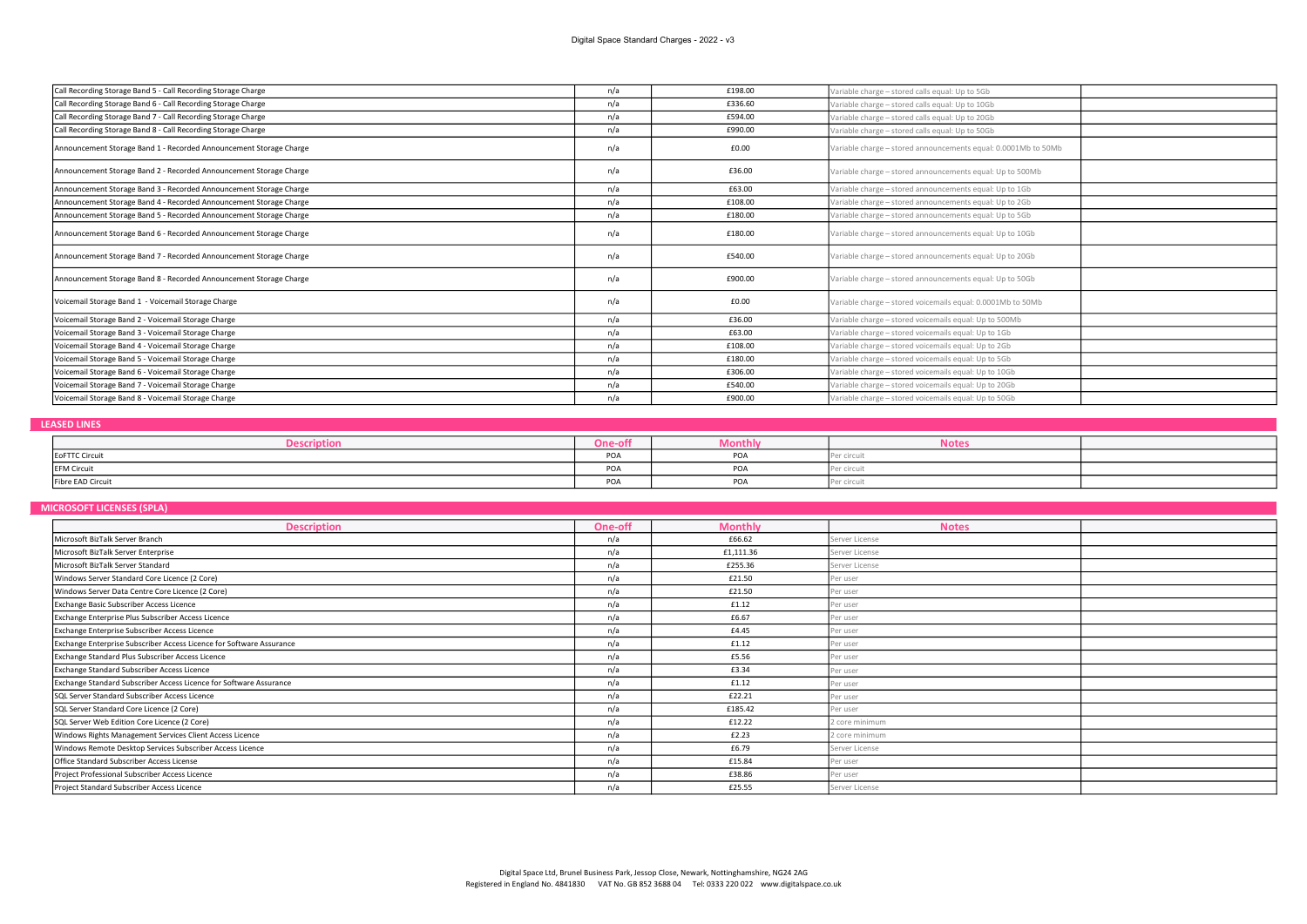| <b>MiTel</b>                                                 |                |                |                                                     |               |  |
|--------------------------------------------------------------|----------------|----------------|-----------------------------------------------------|---------------|--|
| <b>Description</b>                                           | <b>One-off</b> | <b>Monthly</b> | <b>Notes</b>                                        | <b>SUK</b>    |  |
| MiTel License                                                |                |                |                                                     |               |  |
| <b>Basic IPT Foundation</b>                                  | n/a            | £5.60          | Per user/seat including Digtial Space Service level |               |  |
| <b>Basic IPT Advanced</b>                                    | n/a            | £5.84          | Per user/seat including Digtial Space Service level |               |  |
| <b>Basic IPT Premier</b>                                     | n/a            | £6.14          | Per user/seat including Digtial Space Service level |               |  |
| <b>Entry UCC Foundation</b>                                  | n/a            | £8.04          | er user/seat including Digtial Space Service level  |               |  |
| Entry UCC Advanced                                           | n/a            | £8.40          | Per user/seat including Digtial Space Service level |               |  |
| Entry UCC Premier                                            | n/a            | £8.85          | Per user/seat including Digtial Space Service level |               |  |
| MiCloud CC Agent concurrent - Advanced                       | n/a            | £28.17         | Per user/seat including Digtial Space Service level |               |  |
| MiCloud CC Agent concurrent - Foundation                     | n/a            | £28.90         | Per user/seat including Digtial Space Service level |               |  |
| MiCloud CC Agent concurrent - Premier                        | n/a            | £29.80         | Per user/seat including Digtial Space Service level |               |  |
| MiCloud CC MultiMedia Agent - Advanced                       | n/a            | £19.26         | Per user/seat including Digtial Space Service level |               |  |
| MiCloud CC MultiMedia Agent - Foundation                     | n/a            | £19.99         | Per user/seat including Digtial Space Service level |               |  |
| MiCloud CC MultiMedia Agent - Premier                        | n/a            | £20.89         | Per user/seat including Digtial Space Service level |               |  |
| Premier UCC Foundation                                       | n/a            | £11.67         | Per user/seat including Digtial Space Service level |               |  |
| Premier UCC Advanced                                         | n/a            | £12.16         | er user/seat including Digtial Space Service level  |               |  |
| Premier UCC Premier                                          | n/a            | £12.76         | Per user/seat including Digtial Space Service level |               |  |
| Standard IPT Foundation                                      | n/a            | £6.87          | Per user/seat including Digtial Space Service level |               |  |
| Standard IPT Advanced                                        | n/a            | £7.17          | Per user/seat including Digtial Space Service level |               |  |
| Standard IPT Premier                                         | n/a            | £7.55          | Per user/seat including Digtial Space Service level |               |  |
| <b>Standard UCC Foundation</b>                               | n/a            | £10.13         | Per user/seat including Digtial Space Service level |               |  |
| <b>Standard UCC Advanced</b>                                 | n/a            | £10.55         | Per user/seat including Digtial Space Service level |               |  |
| <b>Standard UCC Premier</b>                                  | n/a            | £11.08         | Per user/seat including Digtial Space Service level |               |  |
| nified Communications & Collaboration System Add-On Services |                |                |                                                     |               |  |
| MiVoice Business Console                                     | n/a            | £44.28         | Per instance/service                                | UK113A03012A0 |  |
| MiCollab Console                                             | n/a            | £20.42         | Per instance/service                                | UK113A03112A0 |  |
| MiVB SingleLine wMbox                                        | n/a            | £2.70          | Per instance/service                                | UK113A05112A0 |  |
| MiCollab AWV Port                                            | n/a            | £10.21         | Per instance/service                                | UK113A00812A0 |  |
| MBG SIP Proxy License                                        | n/a            | £2.00          | Per instance/service                                | UK113A02812A0 |  |
| NPM SAA Corp Dir port                                        | n/a            | £40.83         | Per instance/service                                | UK113A01412A0 |  |
| NPM TTS port                                                 | n/a            | £27.22         | Per instance/service                                | UK113A01512A0 |  |
| NPM Fax port                                                 | n/a            | £23.82         | Per instance/service                                | UK113A01612A0 |  |
| nified Communications & Collaboration User Add-On Services   |                |                |                                                     |               |  |
| MiCloud Advanced Security                                    | n/a            | £1.73          | Per instance/service                                | UK113133112A0 |  |
| MiTeam User                                                  | n/a            | £3.35          | Per instance/service                                | UK113133012A0 |  |
| MiCollab Mobile (Mobile Client + SIP)                        | n/a            | £2.00          | Per instance/service                                | UK113A00612A0 |  |
| MiCollab PC Softphone                                        | n/a            | £1.30          | Per instance/service                                | UK113A00712A0 |  |
| MiCollab for Microsoft                                       | n/a            | £1.30          | Per instance/service                                | UK113A00912A0 |  |
| MiVoice SFDC User Standard integration                       | n/a            | £2.00          | er instance/service                                 | UK113A01012A0 |  |
| MiVoice Google User integration                              | n/a            | £0.60          | Per instance/service                                | UK113A01112A0 |  |
| MiVoice SFDC User Advanced (ACD) integration                 | n/a            | £3.03          | Per instance/service                                | UK113A01212A0 |  |
| Voicemail Add-on                                             | n/a            | £1.30          | Per instance/service                                | UK113A01312A0 |  |
| <b>Business Analytics Insight supervisor</b>                 | n/a            | £4.54          | er instance/service                                 | UK113A02312A0 |  |
| <b>Business Analytics Insight extension</b>                  | n/a            | £0.38          | Per instance/service                                | UK113A02412A0 |  |
| <b>Business Analytics Report supervisor</b>                  | n/a            | £7.56          | Per instance/service                                | UK113A02512A0 |  |
| <b>Business Analytics Report extension</b>                   | n/a            | £0.81          | Per instance/service                                | UK113A02612A0 |  |
| Teleworker License                                           | n/a            | £0.60          | Per instance/service                                | UK113A02712A0 |  |
| <b>Contact Center System Add-On Services</b>                 |                |                |                                                     |               |  |
| MiCloud CC IVR port                                          | n/a            | £34.02         | Per instance/service                                | UK113A03612A0 |  |
| ontact Center Agent Add-On Services                          |                |                |                                                     |               |  |
| Contact Center Agent Softphone                               | n/a            | £3.24          | Per instance/service                                | UK113A03712A0 |  |
| Contact Center CRM Integration                               | n/a            | £3.41          | er instance/service                                 | UK113A03812A0 |  |
| MiCloud CC Ignite Preview Dialer                             | n/a            | £6.48          | Per instance/service                                | 54010079CC    |  |
| Business Reporter extension                                  | n/a            | £0.18          | er instance/service                                 | UK113A02112A0 |  |
| Business Reporter Client                                     | n/a            | £5.40          | er instance/service                                 | UK113A02212A0 |  |
| MiCloud CC WFS standard                                      | n/a            | £7.51          | Per instance/service                                | UK113A05012A0 |  |
|                                                              |                |                |                                                     |               |  |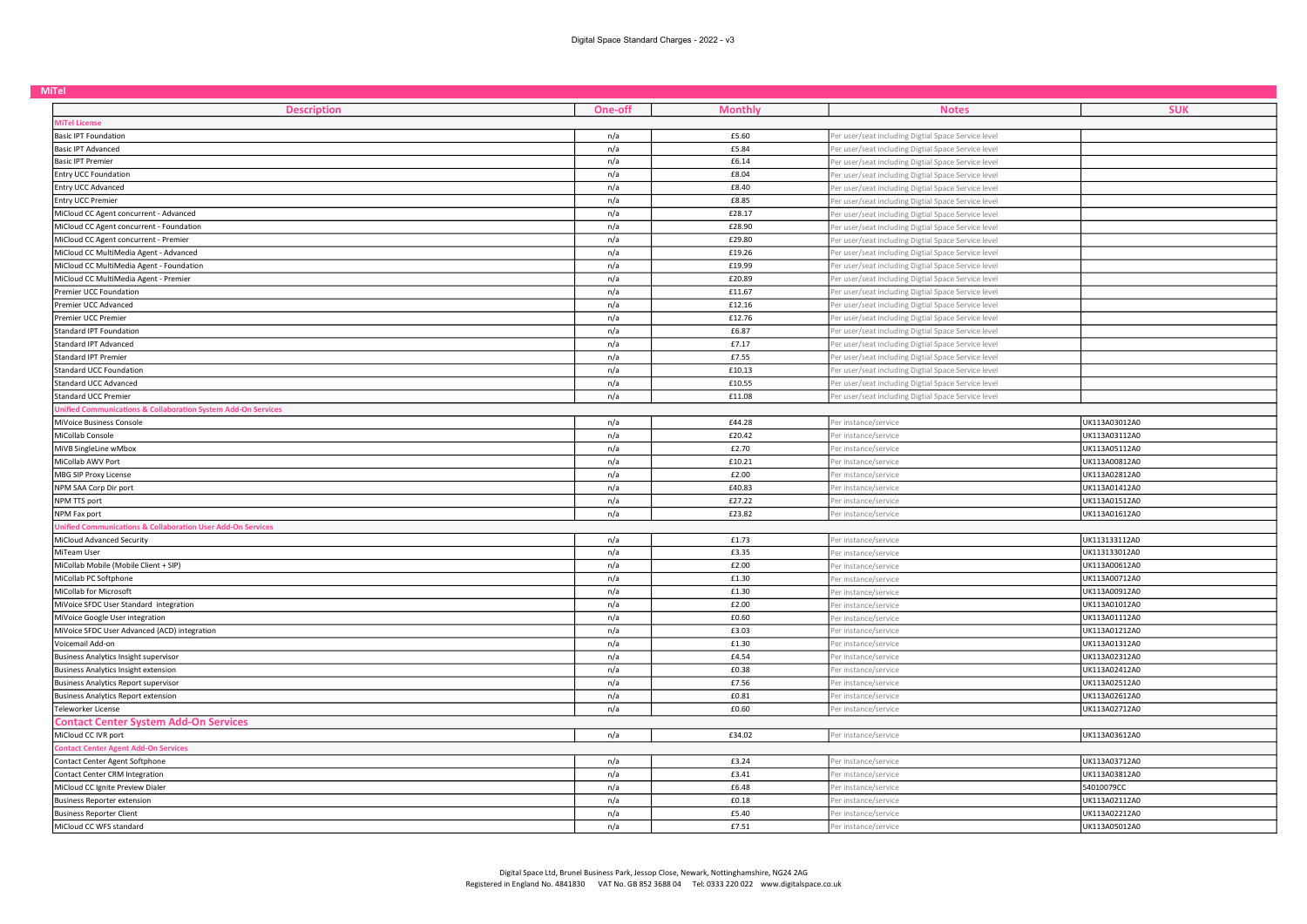| MiCC WFM Advanced Agent                        | n/a     | £31.59  | Per instance/service                           | UK113133A99A0  |  |  |
|------------------------------------------------|---------|---------|------------------------------------------------|----------------|--|--|
| MiCC WFM Premium Agent                         | n/a     | £38.34  | er instance/service                            | UK113133B99A0  |  |  |
| ACD Agent License                              | n/a     | £4.76   | Per instance/service                           | UK113A02912A0  |  |  |
| Virtual Agent - 12,000 Request Bundle          | n/a     | £39.96  | Per instance/service                           | £54,010,522.00 |  |  |
| Virtual Agent - 24,000 Request Bundle          | n/a     | £75.60  | Per instance/service                           | £54,010,523.00 |  |  |
| Virtual Agent - 48,000 Request Bundle          | n/a     | £150.12 | Per instance/service                           | £54,010,524.00 |  |  |
| Virtual Agent - 144,000 Request Bundle         | n/a     | £434.16 | Per instance/service                           | £54,010,525.00 |  |  |
| Virtual Agent - 10x Request Overage            | n/a     | POA     | Per instance/service                           | £54,010,526.00 |  |  |
| Agent Assist x1                                | n/a     | POA     | Per instance/service                           | 54xxxxxx       |  |  |
| <b>Recording Add-O</b>                         |         |         |                                                |                |  |  |
| MiVoice Call Recording per seat                | n/a     | £7.73   | Per instance/service                           | UK113A01712A0  |  |  |
| Quality Assurance User                         | n/a     | £17.50  | Per instance/service                           | UK113A01812A0  |  |  |
| Supervisor Recording Seat                      | n/a     | £25.22  | Per instance/service                           | UK113A01912A0  |  |  |
| Screen Recording per seat                      | n/a     | £17.50  | Per instance/service                           | UK113A02012A0  |  |  |
| MiVoice SRC License                            | n/a     | £2.00   | Per instance/service                           | UK113A04712A0  |  |  |
| <b>Performance Analytics ***</b>               |         |         |                                                |                |  |  |
| (1-5managed vApps) per vApp                    | £65.00  | £70.20  | Per App - NRC waived for multi year terms      | UK113A04312A0  |  |  |
| (6-99managed vApps) per vApp                   | £25.00  | £27.00  | Per App - NRC waived for multi year terms      | UK113A04412A0  |  |  |
| <b>Compute Resources / Infrastructure</b>      |         |         |                                                |                |  |  |
| vMiVoice Business Express (250)                | £185.00 | £199.80 | Per Resource - NRC waived for multi year terms | UK113411A1227  |  |  |
| vMiVoice Business Express (500)                | £220.00 | £237.60 | er Resource - NRC waived for multi year terms  | UK113411B1227  |  |  |
| vMiVoice Business (250)                        | £65.00  | £70.20  | Per Resource - NRC waived for multi year terms | UK113411C1227  |  |  |
| vMiVoice Business (1500)                       | £85.00  | £91.80  | Per Resource - NRC waived for multi year terms | UK113411D1227  |  |  |
| vMiVoice Business (2500)                       | £115.00 | £124.20 | Per Resource - NRC waived for multi year terms | UK113411E1227  |  |  |
| vMiVoice Business (5000)                       | £160.00 | £172.80 | er Resource - NRC waived for multi year terms  | UK113411F1227  |  |  |
| vMiCollab (Multi-App) (250)                    | £155.00 | £167.40 | er Resource - NRC waived for multi year terms  | UK113411G1227  |  |  |
| vMiCollab (Multi-App) (1500)                   | £255.00 | £275.40 | er Resource - NRC waived for multi year terms  | UK113411H1227  |  |  |
| vMiCollab (Multi-App) (2500)                   | £325.00 | £351.00 | Per Resource - NRC waived for multi year terms | UK113411I1227  |  |  |
| vMiCollab (Multi-App) (5000)                   | £470.00 | £507.60 | Per Resource - NRC waived for multi year terms | UK113411J1227  |  |  |
| vMiVoice Border Gateway (250)                  | £65.00  | £70.20  | Per Resource - NRC waived for multi year terms | UK113411R1227  |  |  |
| vMiVoice Border Gateway (2500)                 | £150.00 | £162.00 | er Resource - NRC waived for multi year terms  | UK113411S1227  |  |  |
| vMiVoice Border Gateway (2500)(Internal P-B-R) | £150.00 | £162.00 | Per Resource - NRC waived for multi year terms | UK113412X1227  |  |  |
| vMiVoice Border Gateway (2500) (CR)            | £150.00 | £162.00 | Per Resource - NRC waived for multi year terms | UK113412Y1227  |  |  |
| vMiCloud Contact Center Business small         | £220.00 | £237.60 | Per Resource - NRC waived for multi year terms | UK113411T1227  |  |  |

MOBILE

| <b>Description</b>                                               | One-off   | <b>Monthly</b> | <b>Notes</b>                                              |  |
|------------------------------------------------------------------|-----------|----------------|-----------------------------------------------------------|--|
| Disconnection or cease (in contract) (no PAC Code)               | £25.00    | n/a            | Administration fee + all outstanding charges (per number) |  |
| Disconnection or cease (out of contract) (no PAC Code)           | £0.00     | n/a            | Free of charge                                            |  |
| Transfer with PAC Code to alternative provider (in contract)     | £25.00    | n/a            | Administration fee + all outstanding charges (per number) |  |
| Transfer with PAC Code to alternative provider (out of contract) | £15.00    | n/a            | Administration fee (per number)                           |  |
| Device network unlocking                                         | £100.00   | n/a            | Unlocking network specific devices                        |  |
| Re-issue of PAC Code                                             | £15.00    | n/a            | Administration fee (per PAC Code)                         |  |
| Mobile Tariff                                                    | See Notes | See Notes      | As per contract                                           |  |
| Re-number                                                        | £50.00    | n/a            | Administration fee including network charges (per number) |  |
| SIM Card                                                         | £0.00     | n/a            | excludes delivery charges                                 |  |
| SIM Card - AQL                                                   | £0.00     | n/a            | excludes delivery charges                                 |  |
| 1GB for Failover (up to 5 SIMs)                                  | £30.00    | £33.31         |                                                           |  |
| 5GB for Failover (up to 10 SIMs)                                 | £100.00   | £111.03        |                                                           |  |
| 10GB for Failover (up to 15 SIMs)                                | £170.00   | £188.75        |                                                           |  |
| 20GB for Failover (up to 20 SIMs)                                | £200.00   | £410.79        |                                                           |  |
| 30GB for Failover (up to 25 SIMs)                                | £250.00   | £610.64        | <b>QL Only</b>                                            |  |
| 50GB for Failover (up to 30 SIMs)                                | £300.00   | £977.02        |                                                           |  |
| 75GB for Failover (up to 100 SIMs)                               | £1,000.00 | £1,665.36      |                                                           |  |
| 100GB for Failover (up to 150 SIMs)                              | £1,500.00 | £2,164.97      |                                                           |  |
| 150GB for Failover (up to 200 SIMs)                              | £2,000.00 | £3,219.70      |                                                           |  |
| 200GB for Failover (up to 300 SIMs)                              | £3,000.00 | £4,274,43      |                                                           |  |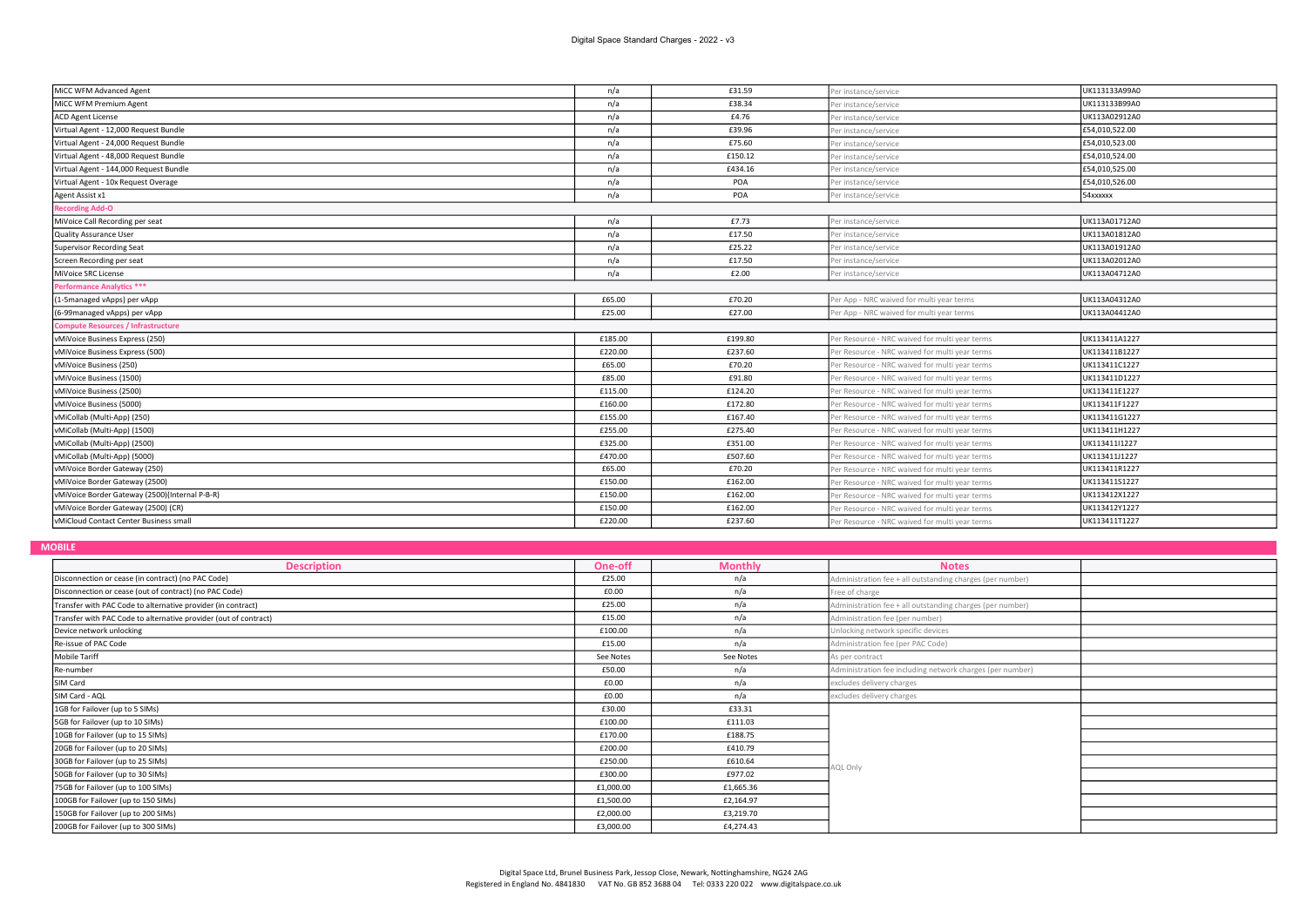| 1GB for Rapid Deployment   |        | £20.00    |                                                       |  |
|----------------------------|--------|-----------|-------------------------------------------------------|--|
| 5GB for Rapid Deployment   |        | £94.38    |                                                       |  |
| 10GB for Rapid Deployment  |        | £188.75   | AQL Only, Minimum 3 month term                        |  |
| 20GB for Rapid Deployment  | £10.00 | £371.94   |                                                       |  |
| 30GB for Rapid Deployment  |        | £566.23   |                                                       |  |
| 50GB for Rapid Deployment  |        | £932.61   |                                                       |  |
| 75GB for Rapid Deployment  |        | £1,415.56 |                                                       |  |
| 100GB for Rapid Deployment |        | £1,887.41 |                                                       |  |
| 150GB for Rapid Deployment |        | £2,831.12 |                                                       |  |
| 200GB for Rapid Deployment |        | £3,774.82 |                                                       |  |
| Overage Charges (Per Mb)   | £0.04  |           | Charged Per Mb for overages incurred during the month |  |

# OFFICE 365 LICENSES & BOLT ONS

| FFILE 305 LILENSES & BULT UNS                                                   |         |                |              |  |
|---------------------------------------------------------------------------------|---------|----------------|--------------|--|
| <b>Description</b>                                                              | One-off | <b>Monthly</b> | <b>Notes</b> |  |
| EM+S E3 CSP                                                                     | n/a     | £7.60          |              |  |
| EM+S E5 CSP                                                                     | n/a     | £14.95         |              |  |
| Microsoft 365 Apps for Business                                                 | n/a     | £8.79          |              |  |
| Microsoft 365 Business Basic                                                    | n/a     | £4.23          |              |  |
| Microosft 365 Business Standard                                                 | n/a     | £10.45         |              |  |
| Microosft 365 Business Standard - Supported                                     | n/a     | £11.44         |              |  |
| Microsoft 365 Apps for Enterprise                                               | n/a     | £12.78         |              |  |
| Microsoft 365 Apps for Enterprise - Supported                                   | n/a     | £13.95         |              |  |
| Office 365 Enterprise E1                                                        | n/a     | £6.67          |              |  |
| Office 365 Enterprise E3                                                        | n/a     | £19.55         |              |  |
| Office 365 Enterprise E3 - Supported                                            | n/a     | £21.36         |              |  |
| Office 365 Enterprise E5                                                        | n/a     | £34.21         |              |  |
| Office 365 Enterprise E5 - Supported                                            | n/a     | £37.88         |              |  |
| Skype for Business PSTN Conferencing for E5 without PSTN Conferencing Customers | n/a     | £1.68          |              |  |
| Office 365 F1                                                                   | n/a     | £3.34          |              |  |
| Exchange Online (Plan 1)                                                        | n/a     | £3.34          |              |  |
| Exchange Online (Plan 2)                                                        | n/a     | £6.67          |              |  |
| <b>Exchange Online Protection</b>                                               | n/a     | £0.90          |              |  |
| Exchange Online Advanced Threat Protection                                      | n/a     | £1.68          |              |  |
| Exchange Online Archiving for Exchange Online                                   | n/a     | £2.56          |              |  |
| <b>Exchange Online Kiosk</b>                                                    | n/a     | £1.68          |              |  |
| Exchange Online Archiving (EOA) for Exchange Server                             | n/a     | £2.56          |              |  |
| Additional PSTN numbers to extend Skype for Business features                   | n/a     | £4.23          |              |  |
| Audio Conferencing (PSTN)                                                       | n/a     | £3.34          |              |  |
| Common Area Phone                                                               | n/a     | £6.67          |              |  |
| Domestic and International Calling Plan                                         | n/a     | £20.10         |              |  |
| Domestic Calling Plan                                                           | n/a     | £10.06         |              |  |
| Domestic Calling Plan (120 Min)                                                 | n/a     | £5.03          |              |  |
| Phone System (PBX)                                                              | n/a     | £6.67          |              |  |
| Skype for Business Online (Plan 1)                                              | n/a     | £1.68          |              |  |
| Skype for Business Online (Plan 2)                                              | n/a     | £4.67          |              |  |
| Skype for Business Plus CAL                                                     | n/a     | £1.68          |              |  |
| SharePoint Online (Plan 1)                                                      | n/a     | £4.23          |              |  |
| SharePoint Online (Plan 2)                                                      | n/a     | £8.33          |              |  |
| OneDrive for Business (Plan 1)                                                  | n/a     | £4.23          | Per license  |  |
| OneDrive for Business (Plan 2)                                                  | n/a     | £8.33          |              |  |
| Microsoft Flow P1                                                               | n/a     | £4.23          |              |  |
| Microsoft Flow P2                                                               | n/a     | £12.55         |              |  |
| Flow Additional Runs per 50,000                                                 | n/a     | £33.54         |              |  |
| Flow Additional Runs per 50,000                                                 | n/a     | £33.54         |              |  |
| Microsoft PowerApps P1                                                          | n/a     | £5.89          |              |  |
| Microsoft PowerApps P2                                                          | n/a     | £33.54         |              |  |
| PowerApps Additional Data Storage                                               | n/a     | £62.85         |              |  |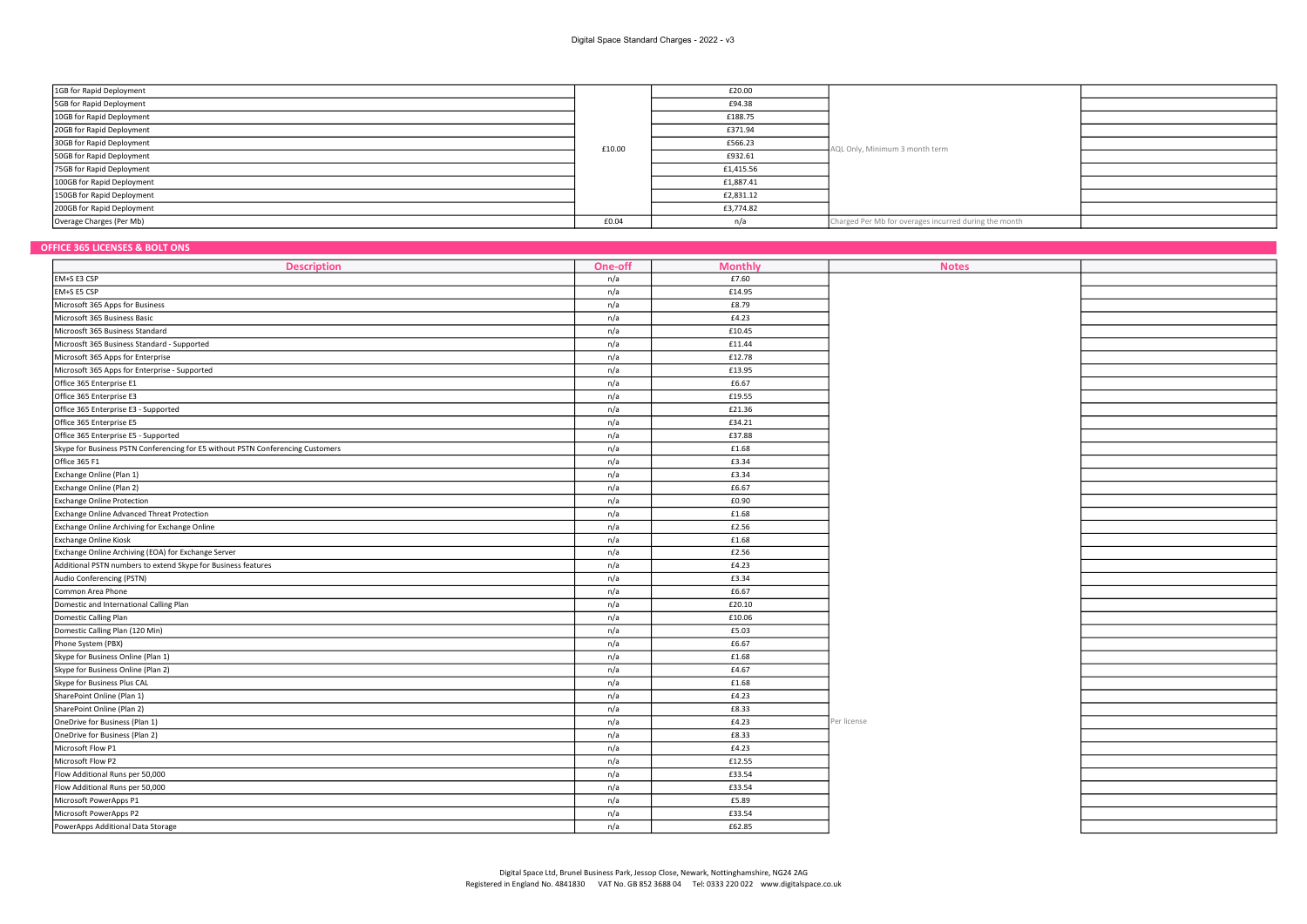| PowerApps Additional Data Storage (Dyn365)                              | n/a | £62.85     |
|-------------------------------------------------------------------------|-----|------------|
| PowerApps Additional File Storage per 500GB                             | n/a | £41.87     |
| PowerApps Additional File Storage per 500GB (Dyn365)                    | n/a | £41.87     |
| Yammer Enterprise                                                       | n/a | £2.56      |
| Visio Online Plan 1                                                     | n/a | £4.23      |
| Visio Online Plan 2                                                     | n/a | £12.55     |
| Power BI Pro                                                            | n/a | £8.33      |
| Power BI Premium P1                                                     | n/a | £4,181.84  |
| Power BI Premium P2                                                     | n/a | £8,367.78  |
| Power BI Premium P3                                                     | n/a | £16,739.77 |
| Power BI Premium P4                                                     | n/a | £33,483.62 |
| Power BI Premium P5                                                     | n/a | £66,971.46 |
| Microosft 365 Business Standard (Nonprofit Staff Pricing)               | n/a | £2.65      |
| Microsoft 365 Apps for Enterprise (Nonprofit Staff Pricing)             | n/a | £3.34      |
| Office 365 Enterprise E3 (Nonprofit Staff Pricing)                      | n/a | £4.61      |
| Office 365 Enterprise E5 (Nonprofit Staff Pricing)                      | n/a | £15.18     |
| Exchange Online Advanced Threat Protection (Nonprofit Staff Pricing)    | n/a | £0.59      |
| Exchange Online Archiving for Exchange Online (Nonprofit Staff Pricing) | n/a | £1.04      |
| Skype for Business Online (Plan 2) (Nonprofit Staff Pricing)            | n/a | £1.73      |
| Audio Conferencing (Nonprofit Staff)                                    | n/a | £1.39      |
| Phone System (Nonprofit Staff Pricing)                                  | n/a | £2.77      |
| Power BI Pro (Nonprofit Staff Pricing)                                  | n/a | £2.65      |
| Power BI Premium P1 (Nonprofit Staff Pricing)                           | n/a | £1,731.24  |
| Power BI Premium P2 (Nonprofit Staff Pricing)                           | n/a | £3,464.31  |
| Power BI Premium P3 (Nonprofit Staff Pricing)                           | n/a | £6,930.22  |
| Power BI Premium EM3 (Nonprofit Staff Pricing)                          | n/a | £864.83    |

#### **PROFESSIONAL SERVICES**

| <b>Description</b>                                            | One-off   | <b>Monthly</b> | <b>Notes</b>                                                                                                                                                                                                                           |  |
|---------------------------------------------------------------|-----------|----------------|----------------------------------------------------------------------------------------------------------------------------------------------------------------------------------------------------------------------------------------|--|
| Consultant                                                    | £125.00   | n/a            | One-off, Per Hour                                                                                                                                                                                                                      |  |
| Engineer - Tier 1                                             | £600.00   | n/a            | One-off, Per Day                                                                                                                                                                                                                       |  |
| Engineer - Tier 1 - Remote                                    | £66.00    | n/a            | One-off, Per 30 minutes                                                                                                                                                                                                                |  |
| Engineer - Tier 1 - Out of Hours / Saturday                   | £825.00   | n/a            | One-off, Per Day                                                                                                                                                                                                                       |  |
| Engineer - Tier 1 - Sunday / Bank Holiday                     | £1,100.00 | n/a            | One-off, Per Day                                                                                                                                                                                                                       |  |
| Engineer - Tier 2                                             | £760.00   | n/a            | One-off, Per Day                                                                                                                                                                                                                       |  |
|                                                               | £83.60    |                | One-off, Per 30 minutes                                                                                                                                                                                                                |  |
| Engineer - Tier 2 - Remote                                    |           | n/a            |                                                                                                                                                                                                                                        |  |
| Engineer - Tier 2 - Out of Hours / Saturday                   | £1,140.00 | n/a            | One-off, Per Day                                                                                                                                                                                                                       |  |
| Engineer - Tier 2 - Sunday / Bank Holiday                     | £1,520.00 | n/a            | One-off, Per Day                                                                                                                                                                                                                       |  |
| Engineer - Tier 3                                             | £850.00   | n/a            | One-off, Per Day                                                                                                                                                                                                                       |  |
| Engineer - Tier 3 - Remote                                    | £93.50    | n/a            | One-off, Per 30 minutes                                                                                                                                                                                                                |  |
| Engineer - Tier 3 - Out of Hours / Saturday                   | £1,275.00 | n/a            | One-off, Per Day                                                                                                                                                                                                                       |  |
| Engineer - Tier 3 - Sunday / Bank Holiday                     | £1,700.00 | n/a            | One-off, Per Day                                                                                                                                                                                                                       |  |
| Project Co-ordinator                                          | £400.00   | n/a            | One-off, Per Day                                                                                                                                                                                                                       |  |
| Project Manager                                               | £850.00   | n/a            | One-off, Per Day                                                                                                                                                                                                                       |  |
| Trainer                                                       | £100.00   | n/a            | One-off, Per Hour                                                                                                                                                                                                                      |  |
| Service Management                                            | n/a       | POA            | Price On Application based on bespoke requirements                                                                                                                                                                                     |  |
| Amend/Cancel Appointment - More than 7 days notice            | £0.00     | n/a            | Per appointment, the request must be made in writing 7 clear days prior<br>to the agreed appointment time (includes cancellations)                                                                                                     |  |
| Amend/Cancel Appointment - Between 24 hours and 7 days notice | £25.00    | n/a            | Per appointment, the request must be made in writing 7 clear days prior<br>to the agreed appointment time (includes cancellations)                                                                                                     |  |
| Amend/Cancel Appointment - Less than 24 hours notice          | £100.00   | n/a            | Per appointment, the request must be made in writing 7 clear days prior<br>to the agreed appointment time (includes cancellations). If resource has<br>already been deployed for appointment then Missed Appointment<br>charge applies |  |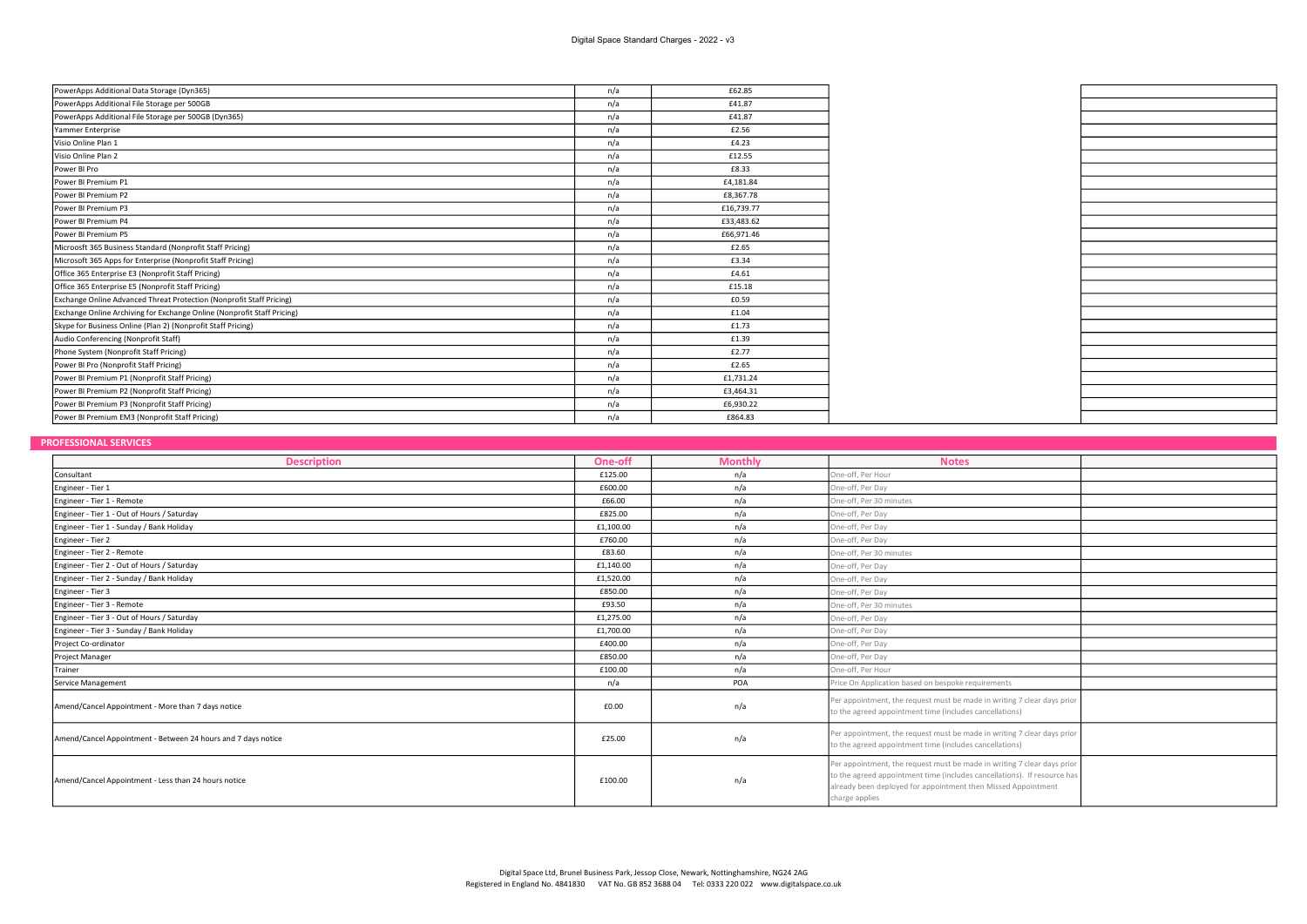| Missed Appointment                                                                        | See Notes | n/a | Full charges including all mileage and other out of pocket expenses<br>applies. Charged if appointment cannot be fulfilled due to customer site<br>access/information or other situations outside of Digtial Space's control |  |
|-------------------------------------------------------------------------------------------|-----------|-----|------------------------------------------------------------------------------------------------------------------------------------------------------------------------------------------------------------------------------|--|
| Out of Pocket Expenses - per mile from your nearest Digtial Space office to required site | £0.65     | n/a | Charged per mile in addition to any overnight stays and other charges<br>related to the visit. Chargeable in all instances where the service is<br>chargeable                                                                |  |
| Out of Pocket Expenses - per overnight stay required                                      | £100.00   | n/a | Charged per night in addition to any mileage and other charges related<br>to the visit. Chargeable in all instances where the service is chargeable                                                                          |  |

| <b>REMOTE INFRASTRUCTURE SUPPORT</b>     |         |         |                                                    |  |  |  |
|------------------------------------------|---------|---------|----------------------------------------------------|--|--|--|
| <b>Description</b>                       | One-of. | viontn' | <b>Notes</b>                                       |  |  |  |
| Remote infrastructure support - Servers  | PO/     | POA     | Price On Application based on bespoke requirements |  |  |  |
| Remote infrastructure support - Switches |         |         |                                                    |  |  |  |

### SYNERGY SIP TRUNKS <u>Description and Monthly Motes</u> (Notes and Monthly Motes and Monthly Motes and Monthly Motes and Motes and Motes Per site connection **E105.00** n/a One-off per site served with SIP trunks SIP trunk rental **EG.91** Per channel Single incoming geographic number (new)<br> **E0.00** UK geographic number (new)<br> **E19.00** UK geographic number (norted-in)<br>
UK geographic number (norted-in) Single incoming geographic number (ported-in) **Example 2008** UK geographic number ported from alternative provider Multiple incoming geographic numbers (new) and the communication of the communication of the communication of the communication of the communication of the communication of the communication of the communication of the com Multiple incoming geographic numbers (ported-in) **E19.00** Per number up to maximum of £95 (monthly per number) **E19.00** Per number up to maximum of £95 (monthly per number) Port rejection charge **E15.00** Per number. Charged when a number port order is rejected for any **Per number.** Charged when a number port order is rejected for any reason Call Tariff **name is a constant of the Call Tariff n/a** n/a **n/a** Digital Space VoIP Business Call Tariff £0.99

#### **SYNERGY UC**

| <b>Description</b>                               | One-off | <b>Monthly</b> | <b>Notes</b>                                                               |                                                                                                                                                                            |
|--------------------------------------------------|---------|----------------|----------------------------------------------------------------------------|----------------------------------------------------------------------------------------------------------------------------------------------------------------------------|
| Synergy - Standard User                          | £5.00   | £9.21          | Per user                                                                   | An admin fee of £5 applies per user cancelled or<br>migrated away in addition to any minimum or early<br>termination fees. Charge applies whether in or out of<br>contract |
| Synergy - Pro User                               | £5.00   | £13.80         | Per user                                                                   |                                                                                                                                                                            |
| Single incoming geographic number (new)          | £0.00   |                | UK geographic number provided by Digtial Space                             |                                                                                                                                                                            |
| Single incoming geographic number (ported-in)    | £19.00  | £0.99          | UK geographic number ported from alternative provider                      |                                                                                                                                                                            |
| Multiple incoming geographic numbers (new)       | £0.00   |                | UK geographic numbers provided by Digtial Space (monthly per number)       |                                                                                                                                                                            |
| Multiple incoming geographic numbers (ported-in) | £19.00  |                | Per number up to maximum of £95 (monthly per number)                       |                                                                                                                                                                            |
| VolP username change                             | £5.00   | n/a            | Administration fee per user                                                |                                                                                                                                                                            |
| Routing or dial plan changes                     | £22.59  | n/a            | Up to five minor changes per request                                       |                                                                                                                                                                            |
| Disconnection or cease                           | £5.00   | n/a            | Administration fee per user                                                |                                                                                                                                                                            |
| Port rejection charge                            | £15.00  | n/a            | Per number. Charged when a number port order is rejected for any<br>reason |                                                                                                                                                                            |
| Call Tariff                                      | n/a     | n/a            | Digtial Space VoIP Business Call Tariff                                    |                                                                                                                                                                            |

**IT HELP DESK** 

|              | $\sim$ $\sim$ $\sim$ $\sim$ $\sim$<br><b>One-off</b> | viontni | <b>NOTES</b>                                   |  |
|--------------|------------------------------------------------------|---------|------------------------------------------------|--|
| IT Help Desk | $n \cap$<br><b>PUA</b>                               | POA     | Price On Application based on bespoke require. |  |

# VIRTUAL DATA CENTRE

| $-$                                 | .ce<br>UIIE-UII | .vionthly | <b>NOTES</b> |  |
|-------------------------------------|-----------------|-----------|--------------|--|
| Virtual Core Processing Unit (vCPU) | n/a             | £10.19    |              |  |
| Virtual Memory (vRAM)               | n/2             | £8.33     |              |  |
| Platinum Storage                    | n/2             | £0.17     |              |  |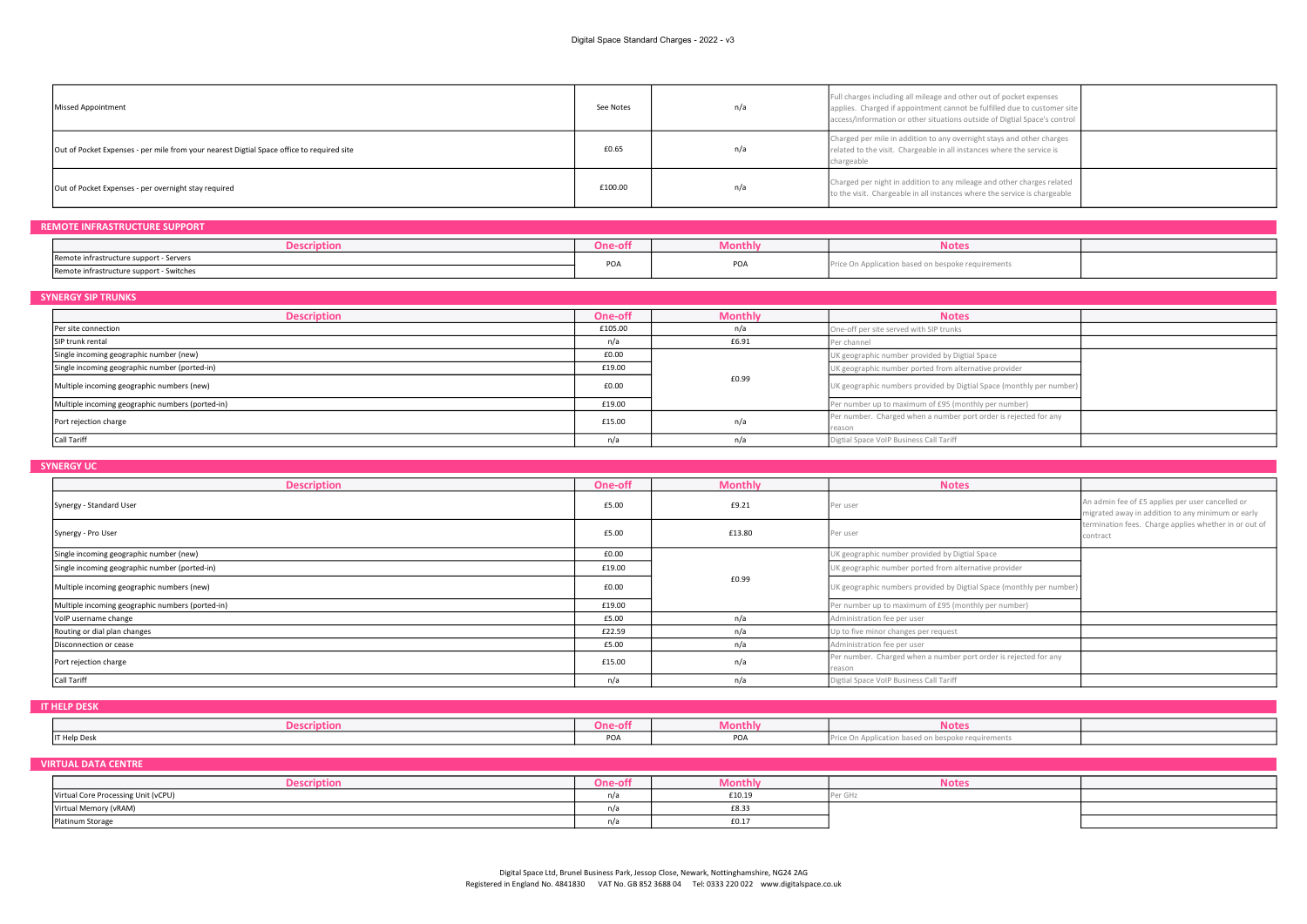| Gold Storage                       | n/a | £0.09   | Per GB      |  |
|------------------------------------|-----|---------|-------------|--|
| Silver Storage                     | n/a | £0.08   |             |  |
| <b>Backup Storage</b>              | n/a | £0.06   |             |  |
| Veeam Backup & Replication License | n/a | £8.89   |             |  |
| McAfee MOVE Antivirus for Windows  | n/a | £6.67   | Per license |  |
| Antivirus for Linux                | n/a | £18.88  |             |  |
| Virtual Firewall                   | n/a | £16.66  | Per device  |  |
| Virtual Firewall HA Add-on         | n/a | £16.66  |             |  |
| G-01 Windows Virtual Machine       | n/a | £46.98  | Per VM      |  |
| G-02 Windows Virtual Machine       | n/a | £55.08  | Per VM      |  |
| G-03 Windows Virtual Machine       | n/a | £64.80  | Per VM      |  |
| G-04 Windows Virtual Machine       | n/a | £81.00  | Per VM      |  |
| G-05 Windows Virtual Machine       | n/a | £100.44 | Per VM      |  |
| G-06 Windows Virtual Machine       | n/a | £132.84 | Per VM      |  |
| G-07 Windows Virtual Machine       | n/a | £204.12 | Per VM      |  |
| G-01 Linux Virtual Machine         | n/a | £43.74  | Per VM      |  |
| G-02 Linux Virtual Machine         | n/a | £51.84  | Per VM      |  |
| G-03 Linux Virtual Machine         | n/a | £61.56  | Per VM      |  |
| G-04 Linux Virtual Machine         | n/a | £77.76  | Per VM      |  |
| G-05 Linux Virtual Machine         | n/a | £97.20  | Per VM      |  |
| G-06 Linux Virtual Machine         | n/a | £129.60 | Per VM      |  |
| G-07 Linux Virtual Machine         | n/a | £200.88 | Per VM      |  |
| C-01 Windows Virtual Machin        | n/a | £132.84 | Per VM      |  |
| C-02 Windows Virtual Machine       | n/a | £139.32 | Per VM      |  |
| C-03 Windows Virtual Machine       | n/a | £158.76 | Per VM      |  |
| C-01 Linux Virtual Machine         | n/a | £129.60 | Per VM      |  |
| C-02 Linux Virtual Machine         | n/a | £136.08 | Per VM      |  |
| C-03 Linux Virtual Machine         | n/a | £155.52 | Per VM      |  |
| M-01 Windows Virtual Machine       | n/a | £71.28  | Per VM      |  |
| M-02 Windows Virtual Machine       | n/a | £113.40 | Per VM      |  |
| M-03 Windows Virtual Machine       | n/a | £197.64 | Per VM      |  |
| M-04 Windows Virtual Machine       | n/a | £301.32 | Per VM      |  |
| M-05 Windows Virtual Machine       | n/a | £366.12 | Per VM      |  |
| M-01 Linux Virtual Machine         | n/a | £68.04  | Per VM      |  |
| M-02 Linux Virtual Machine         | n/a | £110.16 | Per VM      |  |
| M-03 Linux Virtual Machine         | n/a | £194.40 | Per VM      |  |
| M-04 Linux Virtual Machine         | n/a | £298.08 | Per VM      |  |
| M-05 Linux Virtual Machine         | n/a | £362.88 | Per VM      |  |
| <b>VDC System Operations</b>       | n/a | £106.92 | Per VM      |  |
|                                    |     |         |             |  |

# VIRTUAL NUMBERS

| <b>Descriptior</b>                     | One-off | Monthly | <b>Notes</b> |  |
|----------------------------------------|---------|---------|--------------|--|
| Virtual Number - Standard              | £0.00   | £11.50  | Per number   |  |
| Virtual Number - Gold                  | POA     |         |              |  |
| Call queuing rental                    |         | £5.76   |              |  |
| Simple IVR                             | £50.00  | £5.76   |              |  |
| Advanced IVR (including call queueing) | £100.00 | £11.50  |              |  |
| Geographic routing                     | £200.00 | £11.50  |              |  |

# OTHER CHARGES

| <b>Description</b>               | One-off | Monthly | <b>Notes</b>                                          |  |
|----------------------------------|---------|---------|-------------------------------------------------------|--|
| IP address - additional 1        |         | £2.88   | Per month                                             |  |
| IP address - additional 2        |         | £5.75   | Per month                                             |  |
| IP address - additional 6        |         | £9.21   | month<br>'er i                                        |  |
| IP address - additional 14       |         | £14.37  | Per month                                             |  |
| Centralised Internet Breakout    |         | £4.61   | Per Mb                                                |  |
| Paper billing administration fee |         | £11.44  | Per month. Billing is via email & website as standard |  |